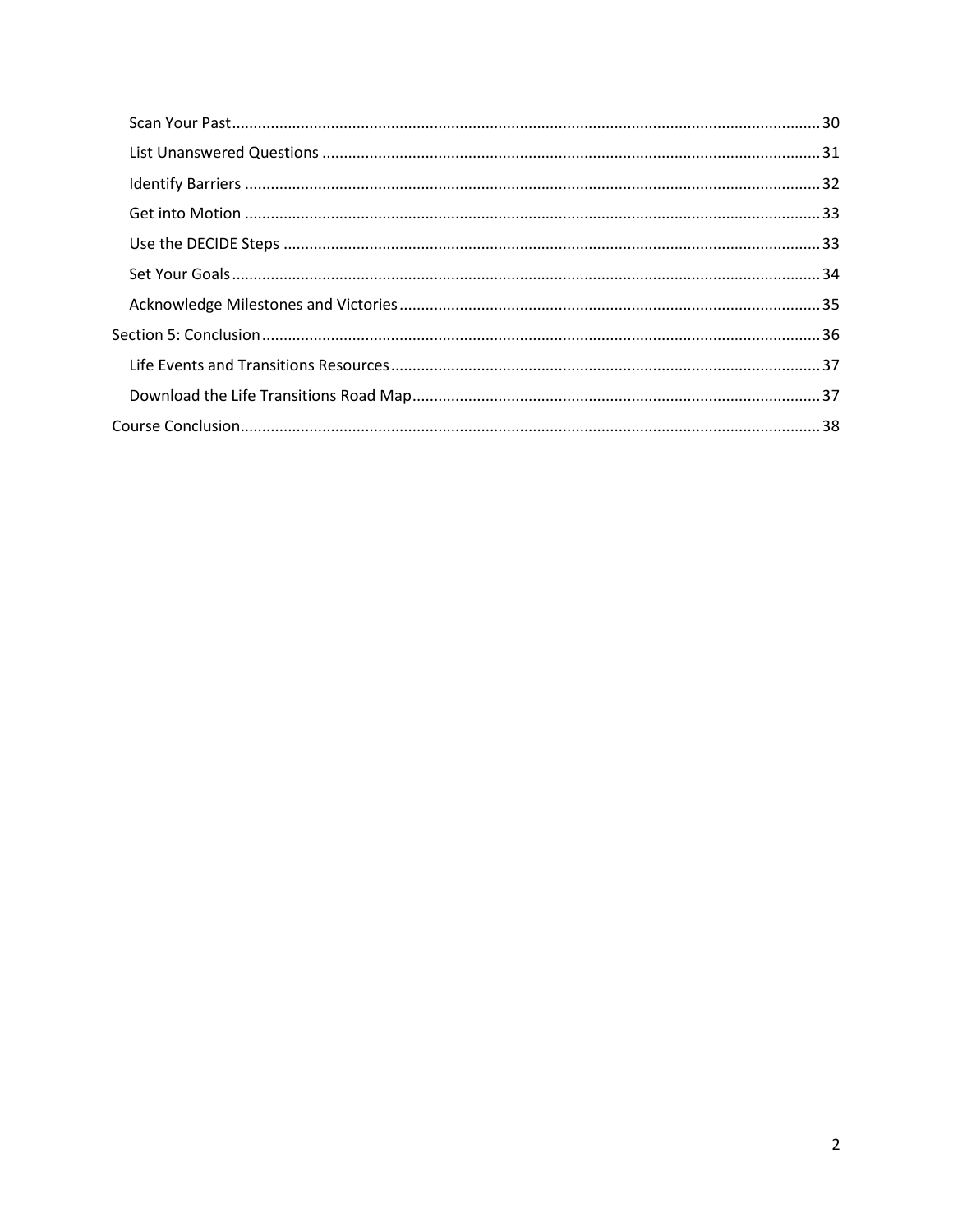# <span id="page-2-0"></span>Section 1: Introduction

## <span id="page-2-1"></span>Why Take This Course?

Do you ever wish you knew more about personal finance? No matter where you are in your financial journey, there always is more to learn. SAM's free online courses are not intended as financial advice, but as a starting point to raise awareness, to increase skills and knowledge related to personal finance, and to guide you to helpful resources.

Research shows that financial education is most effective when it is relevant to a decision you are faced with right now. This course covers:



- Introduction to the Life Transitions Road Map
- Strategies and checklists to help you make decisions during times of crisis and life transitions
- Resources to help in times of crisis and transition

### **Disclaimers**

*Throughout this course, any reference to a specific company, commercial product, process or service does not constitute or imply an endorsement or recommendation by State of Vermont LiveWell Vermont Wellness Program, Smart About Money (SAM) or the National Endowment for Financial Education.*

*These courses and related resources may be used only for nonprofit, noncommercial educational purposes. LiveWell Vermont and SAM make every effort to ensure the information in these courses is current, but, over time, new developments as well as legislative and regulatory changes may date this material. If you discover inaccurate information, please contact [DHR.LiveWellVermont@vermont.gov.](mailto:DHR.LiveWellVermont@vermont.gov)*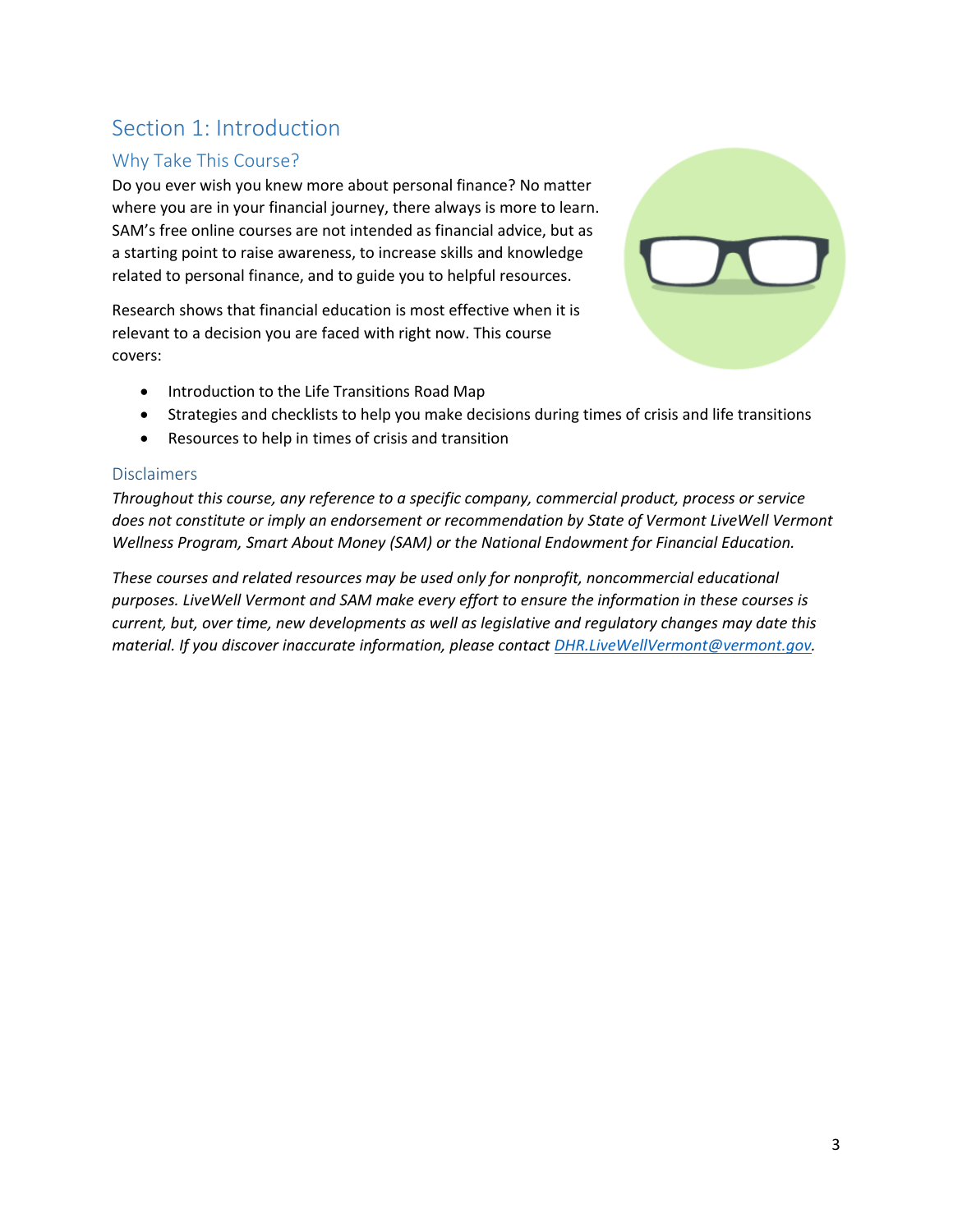## <span id="page-3-0"></span>What is a Life Transition?

Some things in life are certain: You and your family members will age and, as part of the normal flow of life, your needs will change and new obstacles will arise. Then there will be the inevitable surprises that you can't predict. You might not know for sure if something will happen, but you can assess the likelihood of certain events based on your lifestyle and family history.

What do life transitions have to do with personal finance? Quite a bit, actually. Regardless of your income, a change to your circumstances, planned or unplanned, can affect your financial situation radically. Even positive changes such as marriage or a job change can bring new challenges.

### The Life Transitions Road Map and Crisis Checklists

This course introduces the **Life Transitions Road Map** as a way to work through your emotions, feelings, thoughts and observations about a crisis, and proactively face transitional events. **Crisis Checklists** are also included to help guide some of the actions you will need to take in certain transitions.

While we can't tell you exactly how to handle your specific circumstances, the Life Transitions Road Map and checklists can help you slow down, take a deep breath, and begin charting your actions.

You are encouraged to download the Life Transitions Road Map for a reference as you proceed through the course so you can practice with it before you face a big challenge or change.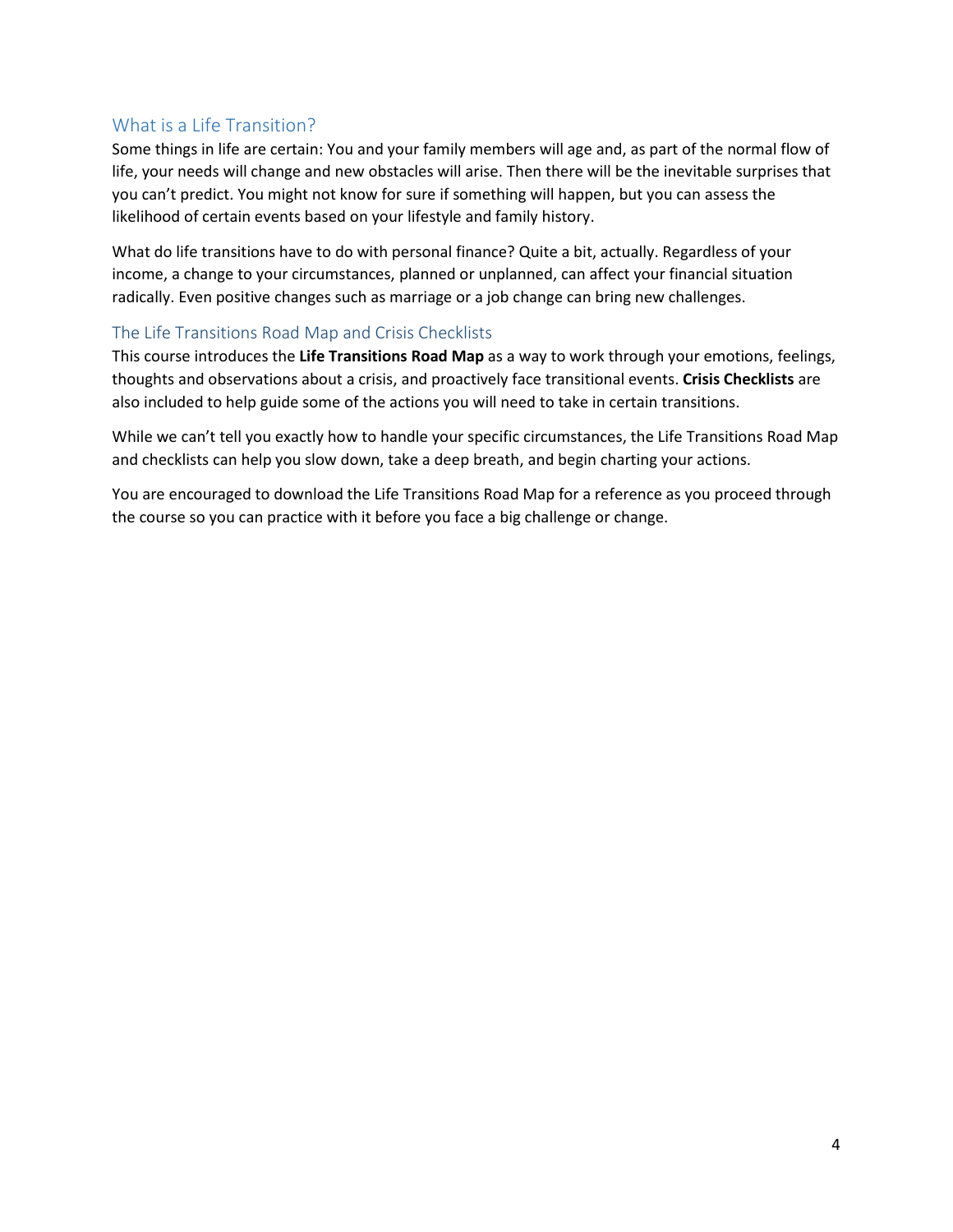## Navigating the Life Transitions Road Map

The Life Transitions Road Map guides you to identify your automatic, emotional reactions and prepare you to take action. Once you go through this course and use the map a few times, these steps might become part of your internal processing of any life-changing event.

You are encouraged to print out the **Life Transitions Road Map** and put it on your refrigerator, tack it to your office bulletin board or walk through it with a loved one who is facing a challenge of their own.

If you have taken other Smart About Money courses, you will notice that the map closely aligns to the typical SAM process:

- **S**ize up your situation
- **A**nalyze your circumstances
- **M**ake a plan

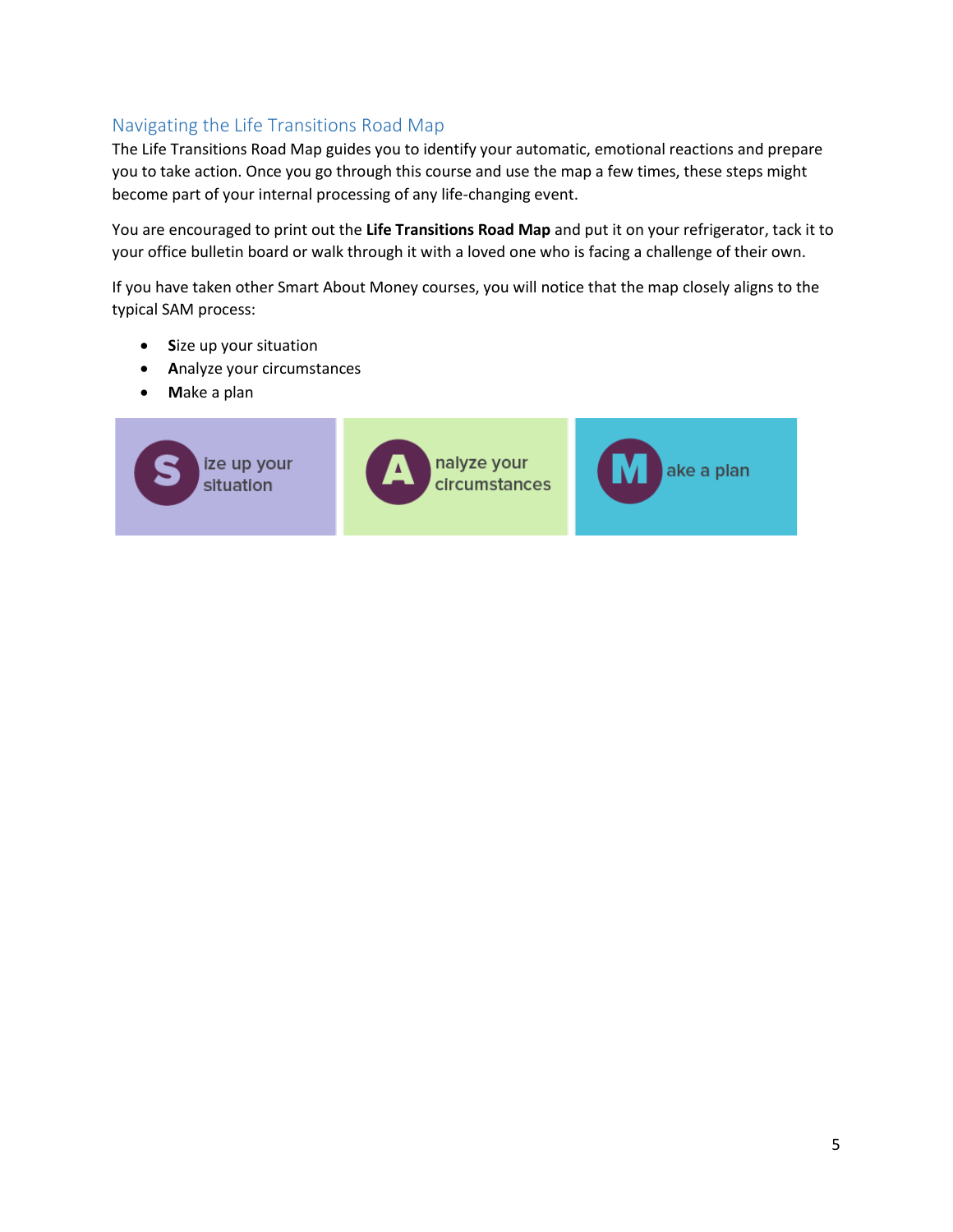## <span id="page-5-0"></span>Feelings, Emotions and Thoughts

Emotions are physical responses. They are instinctive, which means they are triggered like your reflexes, and you don't do anything to bring them about. Emotions help you fight when you are in danger, defend yourself when you are threatened, cry when you are sad or laugh when you are happy.

Feelings result once you begin to think about a situation. Feelings describe our emotions. Emotions happen in the body, while feelings form in the mind. When you take time to observe what your emotions feel like and describe the feelings in detail, you can step back from the chaos or panic

## How do you feel about this situation right now? Monitor your self-talk.

Sort out your thoughts. Acknowledge your feelings.

of a sudden life transition, and begin to clarify what you need to move forward.

For example, if you just lost your job unexpectedly you might feel bitter, despairing, helpless or panicky. But your feelings will depend on your situation. What if you have wanted to quit for years, but never have found the courage to do it? Then losing your job might make you feel invigorated, free or relieved.

Transitions can happen at any time and they can signify welcome change or upheaval of the status quo, leaving you unsure of your next step. Regardless of the situation, your feelings likely depend on past experiences or what you've seen others do in similar events.

When the unexpected occurs, it's perfectly acceptable to take time for yourself before dealing with the adjustment. The first step is sorting through your emotions and feelings, including those you might not want to acknowledge.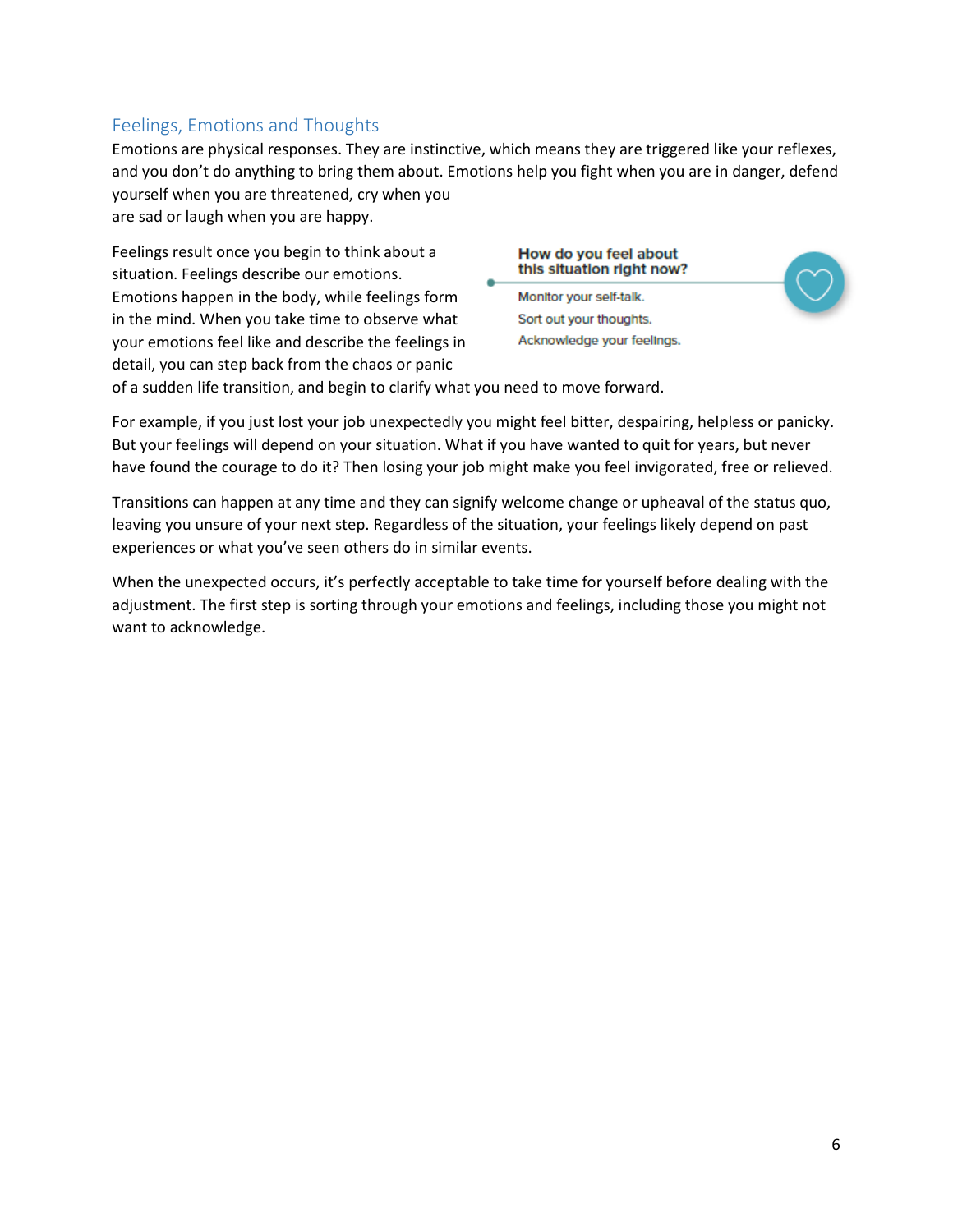### Changing Feelings

If you are in the early stages of a crisis or life transition, you might be feeling some pretty intense emotions. Reflect on your current situation or think about another time when you were dealing with a similar type of change. How did you feel when you first got the news?

Angry Annoyed Anxious Bitter Confident Comforted Crushed Depressed Despairing Doubtful Excited Fearful Free Guilty

Happy Helpless Hopeless Invigorated Joyful Nervous Outraged Panicked Perplexed Rejected Relieved Scared Shocked Triumphant



### *Did Your Feelings Change Over Time?*

Feelings change during and after an event, even if it was a change you asked for. For example, if you were laid off from a job, you might have felt shocked or angry at first, but then later, when you got a new job, you might have felt relieved to be starting over.

Think about a time when you faced a major life transition or event in the past and focus on your feelings.

| When I made the change I wanted, I felt North and the state of the state of the UN and the UN and the UN and the UN and the UN and the UN and the UN and the UN and the UN and the UN and the UN and the UN and the UN and the |  |
|--------------------------------------------------------------------------------------------------------------------------------------------------------------------------------------------------------------------------------|--|
| Or                                                                                                                                                                                                                             |  |
| When I was unable to make the change I wanted, I felt                                                                                                                                                                          |  |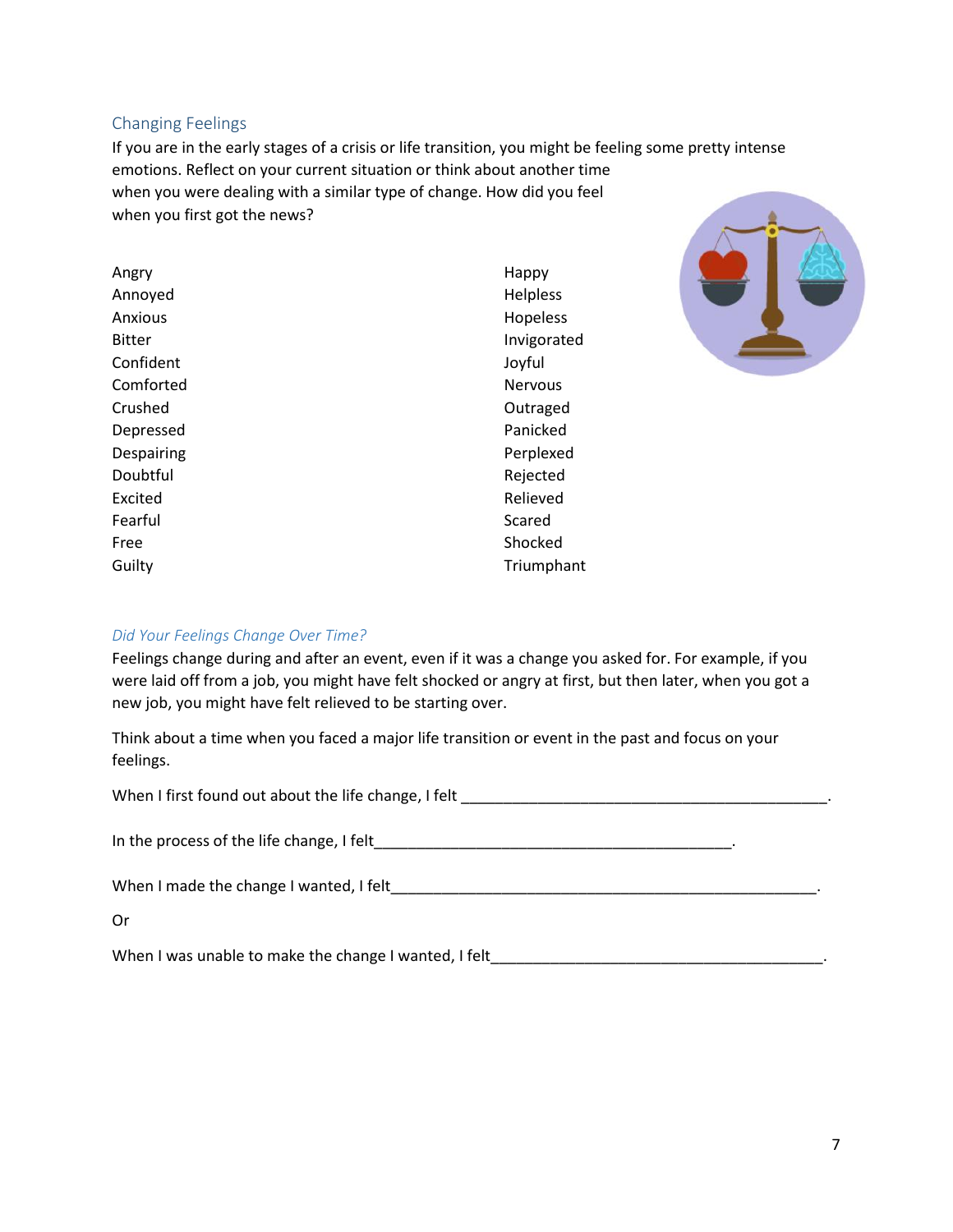### Runaway Emotions

Thinking and feeling are not the same. Emotions are bodily reactions, like reflexes. These responses often arise spontaneously, and kick in when you need to react immediately, for example out of fear.

When you identify and describe your emotions accurately, you can think clearly about a way forward. In moments of high emotion (whether positive or negative):

- 1. Accept and acknowledge your emotions.
- 2. Pause and take a step back before making any critical decisions.
- 3. Avoid problem solving or trying to rationalize while experiencing your emotional response.

### *Working Through a Divorce*

Working through their divorce, Miranda describes how she and her ex-husband moved beyond the emotional aspects to focus on their son and the financial impacts of the divorce.

"We essentially sat down and figured out what we wanted to have happen, and what would work out best for us in terms of dividing our stuff, getting us each established in new homes, how to handle our son's living arrangements and other items."

While they successfully worked their way through their finances without outside help, that's not to say they were immune from the emotions that accompany the divorce process. There was hurt and pain, but they combatted these feelings with mutual respect.



"Even though I was hurt by my ex's request for a divorce, I realized quickly that it was in both our interests to move forward and get established separately with minimum fuss," Miranda says. "It's less expensive, and it's better for us and for our son. The key is being able to look at the long-term goals and find ways to ensure that everyone gets the best new start possible. In order to do that, I had to move beyond my hurt."

### *Let Feelings Out*

Let your emotions move through you and pay attention to the specific feeling words that best describe them.



8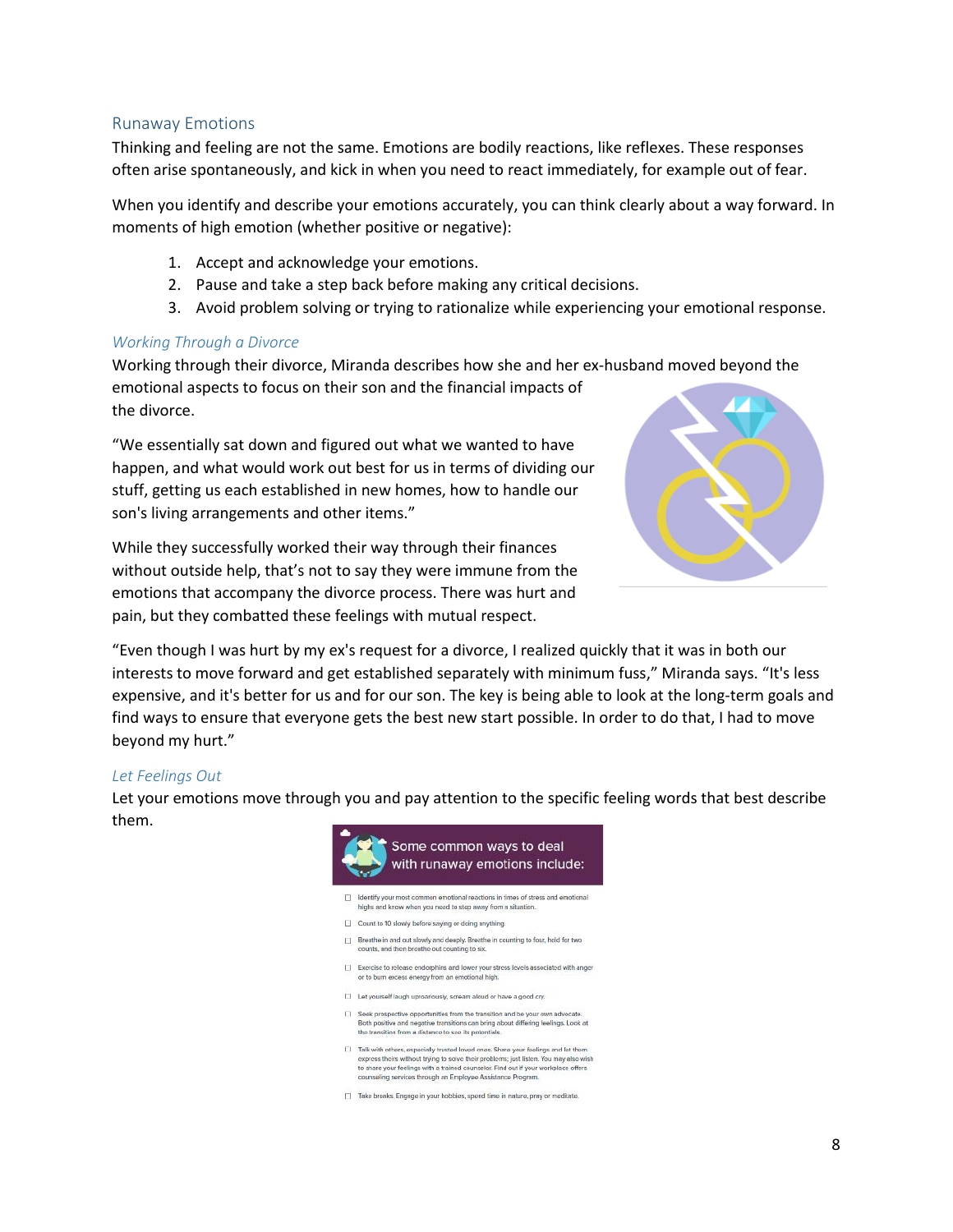## **Thoughts**

Your inner language and what you think to yourself is powerful. If you don't slow down and give yourself time to process a crisis or life transition, you risk making decisions you might regret.

It is important to separate feelings from thoughts. For example, "I feel neglected" or "I feel like no one cares" are not actually feelings. If you get caught up in feelings like being scared, jittery, angry or anxious, you might blame your uncomfortable feelings on other people or view everything in terms of worst-case scenarios.



This even applies in positive life events. For example, if you received a bonus at work, you might think "Yes! Now I can go out and buy that new watch that I've been wanting," or "Well, finally! I should have gotten this a long time ago!" Thinking that you can buy expensive material goods may really indicate a feeling of confidence but can lead to overspending. And, blaming others for not getting what you feel you deserved can mask feelings of resentment.



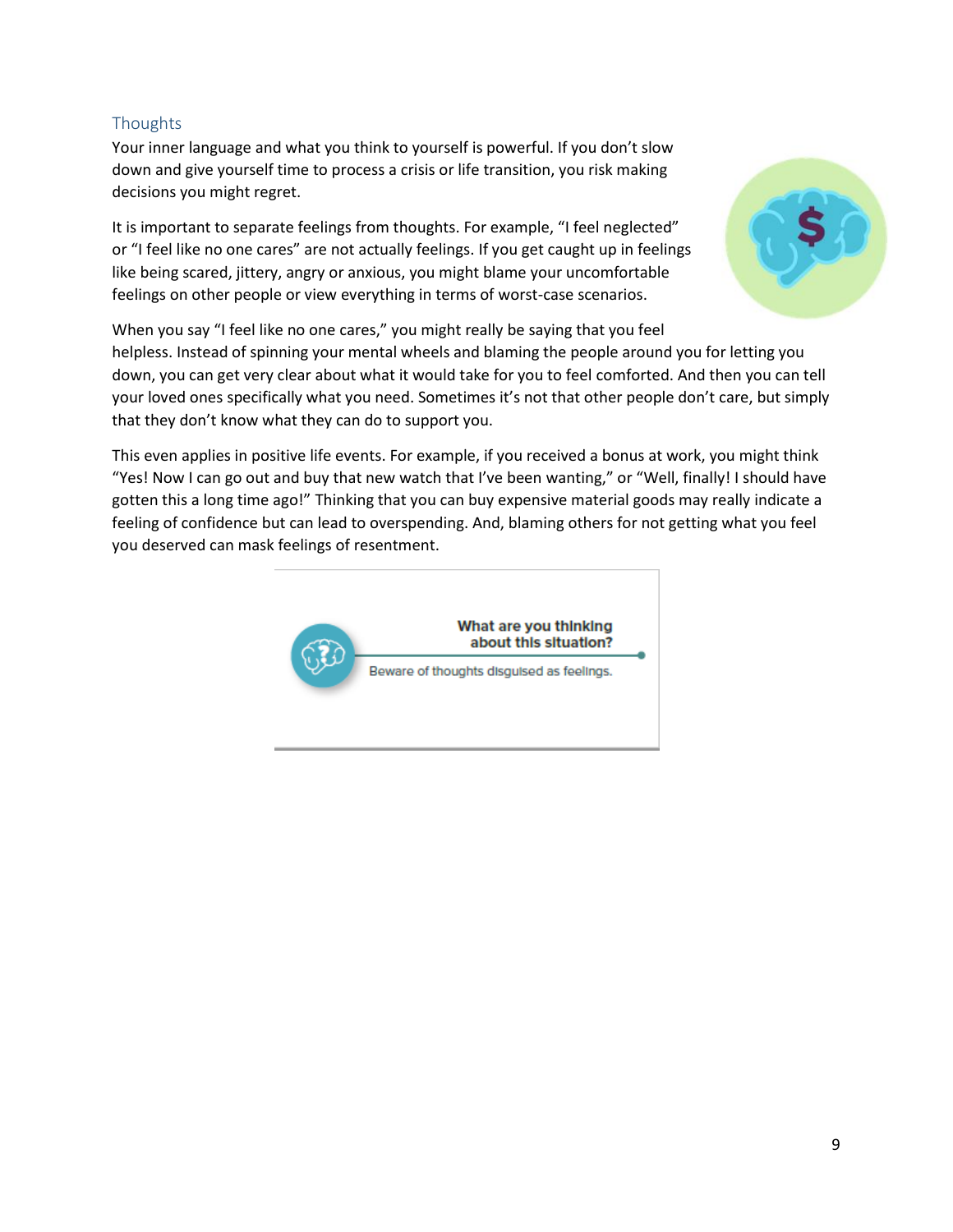### How Do You Know If It's a Feeling or a Thought?

It is not always easy to tell the difference between thoughts and feelings, especially since we often mix them up.

If it blames another person, it's probably a thought. Your feelings are your experience, and you have control over them. Not only is it counterproductive to blame others for your feelings, but it also puts the power to change in someone else's hands. Here are some examples of thoughts about others that masquerade as feelings:

- Judged
- Betrayed
- Taken for granted
- Ignored
- Neglected
- Belittled
- Attacked
- Threatened
- Bullied
- Inadequate
- Worthless

When you use words like these, which put the responsibility to change on the other person, you take away your own power. You actually might be feeling:

- Hurt
- Scared
- Sad
- Angry
- Frustrated
- Overwhelmed
- Confused
- Alone
- Hopeless
- Nervous

The difference is that the first set of words place the responsibility to change on someone else. For example, "I feel ignored by my boss, so I can't be happy until she starts paying more attention to me" puts all the power to change on your boss. Whereas, "I feel alone and sad" empowers you to find ways to treat your true feelings, regardless of your boss's behavior. That doesn't mean that you shouldn't talk to your boss about your feelings, but she will better understand what you really need if you own your experience.

### *Thoughts and Feelings about Combining Households*

When you find yourself in a life transition, do you tend to think optimistically or pessimistically? A lot depends on the particular situation, and sometimes your thoughts may not pair with the expected response.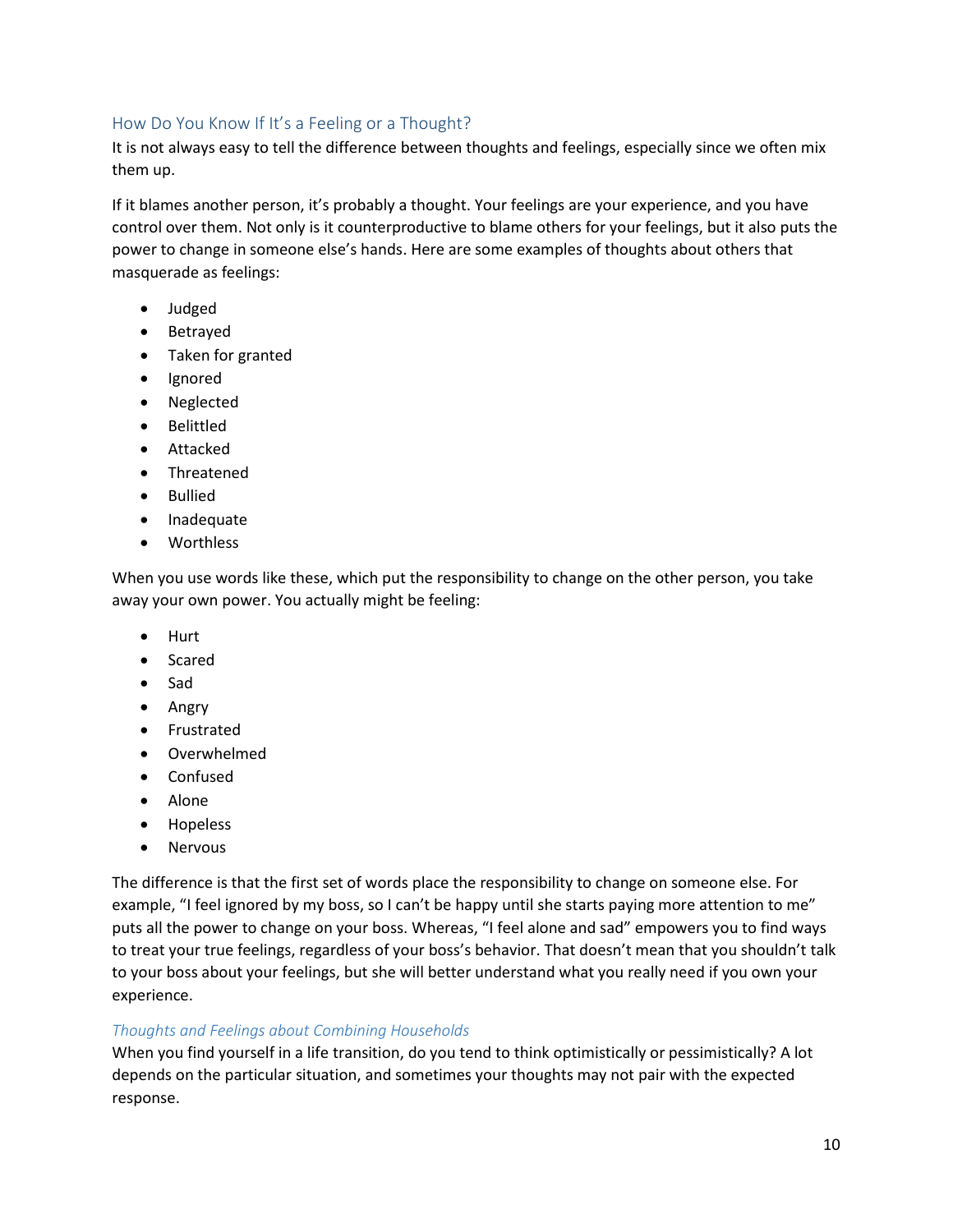Consider the case of a dating couple who decides to move in together. Normally this would be a happy occasion, but there may be anxiety about combining household expenses, fear about disclosing private information such as debt amounts or credit histories, or excitement about the new opportunities.

**Thought Described as Feeling The Thought The Possible Feeling What You Might Really Want** I feel distrusted when you ask to see my credit card statement. I **think** you don't trust me. I **feel** hurt and disappointed. I want to feel free to make my own money decisions without fear that you will judge me. I feel motivated when you talk about decorating our place together. I **think** you value my input. I **feel** inspired. **I** I want us to participate together on major decisions.

Here are some potential thoughts disguised as feelings that might arise when a couple is combining finances.

| I feel motivated when you<br>talk about decorating our<br>place together.   | l <b>think</b> vou value<br>my input.                                 | I feel inspired.                  | I want us to participate together<br>on major decisions.                                                              |
|-----------------------------------------------------------------------------|-----------------------------------------------------------------------|-----------------------------------|-----------------------------------------------------------------------------------------------------------------------|
| I feel taken for granted<br>when I am the one who<br>always pays the bills. | I think you don't<br>appreciate my<br>effort to pay the<br>bills.     | I feel overwhelmed<br>and tired.  | I want you to notice my efforts<br>and to help out in other ways<br>(e.g., cook dinner) while I'm<br>doing the bills. |
| I feel secure in our<br>relationship.                                       | I think you and I<br>are in the same<br>place in our<br>relationship. | I feel committed.                 | I want to know that you are as<br>committed to the relationship as<br>I am.                                           |
| I feel betrayed when you<br>spend money without<br>asking me.               | I think you have<br>betrayed me.                                      | I feel suspicious and<br>worried. | I want you to tell me if you need<br>to spend more than we had<br>budgeted so I am not caught off<br>guard.           |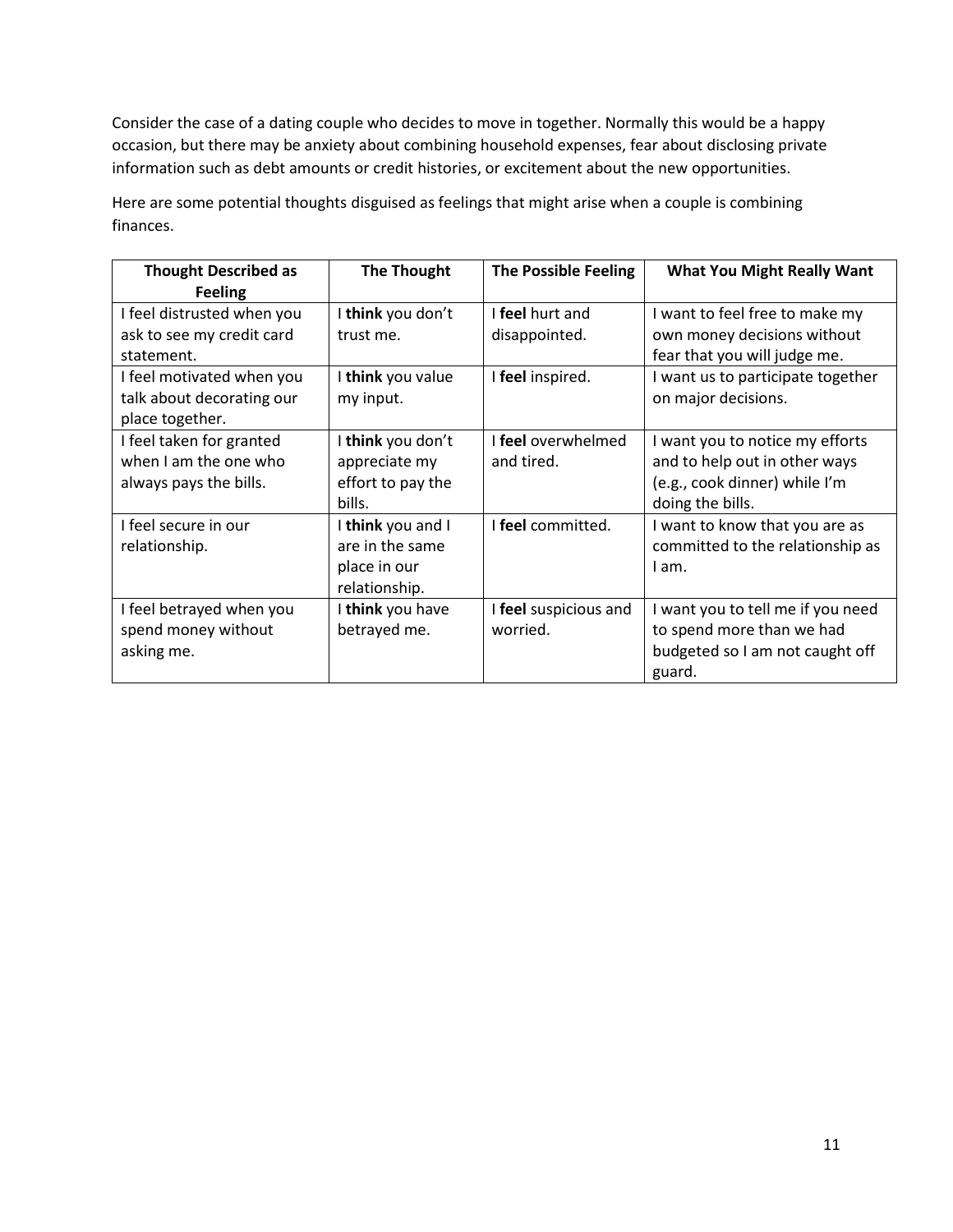### Separate Thoughts from Feelings

Take time to work through the thoughts and feelings you are having about your current life transition or event. Use this **Worksheet** to separate your thoughts from your feelings.

### **The Facts**

Briefly describe the event or life transition. Resist the urge to include interpretations. Stick to the facts, for example, instead of, "I am going to be homeless and destitute," write only the facts, such as, "My landlord sent me a letter saying that I have to move out of my apartment in 30 days."

\_\_\_\_\_\_\_\_\_\_\_\_\_\_\_\_\_\_\_\_\_\_\_\_\_\_\_\_\_\_\_\_\_\_\_\_\_\_\_\_\_\_\_\_\_\_\_\_\_\_\_\_\_\_\_\_\_\_\_\_\_\_\_\_\_\_\_\_\_\_\_\_\_\_\_\_\_\_\_\_\_\_\_\_\_ \_\_\_\_\_\_\_\_\_\_\_\_\_\_\_\_\_\_\_\_\_\_\_\_\_\_\_\_\_\_\_\_\_\_\_\_\_\_\_\_\_\_\_\_\_\_\_\_\_\_\_\_\_\_\_\_\_\_\_\_\_\_\_\_\_\_\_\_\_\_\_\_\_\_\_\_\_\_\_\_\_\_\_\_\_ \_\_\_\_\_\_\_\_\_\_\_\_\_\_\_\_\_\_\_\_\_\_\_\_\_\_\_\_\_\_\_\_\_\_\_\_\_\_\_\_\_\_\_\_\_\_\_\_\_\_\_\_\_\_\_\_\_\_\_\_\_\_\_\_\_\_\_\_\_\_\_\_\_\_\_\_\_\_\_\_\_\_\_\_\_

### **Feelings**

Describe your feelings. Stick with emotion words (scared, excited, nervous) and steer clear of blaming statements such as abandoned, attacked, betrayed, which have more to do with another person than with your own emotions.

\_\_\_\_\_\_\_\_\_\_\_\_\_\_\_\_\_\_\_\_\_\_\_\_\_\_\_\_\_\_\_\_\_\_\_\_\_\_\_\_\_\_\_\_\_\_\_\_\_\_\_\_\_\_\_\_\_\_\_\_\_\_\_\_\_\_\_\_\_\_\_\_\_\_\_\_\_\_\_\_\_\_\_\_\_ \_\_\_\_\_\_\_\_\_\_\_\_\_\_\_\_\_\_\_\_\_\_\_\_\_\_\_\_\_\_\_\_\_\_\_\_\_\_\_\_\_\_\_\_\_\_\_\_\_\_\_\_\_\_\_\_\_\_\_\_\_\_\_\_\_\_\_\_\_\_\_\_\_\_\_\_\_\_\_\_\_\_\_\_\_ \_\_\_\_\_\_\_\_\_\_\_\_\_\_\_\_\_\_\_\_\_\_\_\_\_\_\_\_\_\_\_\_\_\_\_\_\_\_\_\_\_\_\_\_\_\_\_\_\_\_\_\_\_\_\_\_\_\_\_\_\_\_\_\_\_\_\_\_\_\_\_\_\_\_\_\_\_\_\_\_\_\_\_\_\_

### **Thoughts**

Write down the thoughts that you are having about this situation. What statements are repeating in your mind? What are you telling yourself?

\_\_\_\_\_\_\_\_\_\_\_\_\_\_\_\_\_\_\_\_\_\_\_\_\_\_\_\_\_\_\_\_\_\_\_\_\_\_\_\_\_\_\_\_\_\_\_\_\_\_\_\_\_\_\_\_\_\_\_\_\_\_\_\_\_\_\_\_\_\_\_\_\_\_\_\_\_\_\_\_\_\_\_\_\_ \_\_\_\_\_\_\_\_\_\_\_\_\_\_\_\_\_\_\_\_\_\_\_\_\_\_\_\_\_\_\_\_\_\_\_\_\_\_\_\_\_\_\_\_\_\_\_\_\_\_\_\_\_\_\_\_\_\_\_\_\_\_\_\_\_\_\_\_\_\_\_\_\_\_\_\_\_\_\_\_\_\_\_\_\_ \_\_\_\_\_\_\_\_\_\_\_\_\_\_\_\_\_\_\_\_\_\_\_\_\_\_\_\_\_\_\_\_\_\_\_\_\_\_\_\_\_\_\_\_\_\_\_\_\_\_\_\_\_\_\_\_\_\_\_\_\_\_\_\_\_\_\_\_\_\_\_\_\_\_\_\_\_\_\_\_\_\_\_\_\_

### **What Do You Want?**

Make a list of concrete things (actions, conversations, circumstances) that you want to see happen. Be as specific as possible. For example, instead of, "I want my friends to support me," you might say, "I would like to talk on the phone with Emily at least once a week."

| <b>What I Want to Happen</b> | Who Can Help Me | Have I Told Them?<br>(Y/N) |
|------------------------------|-----------------|----------------------------|
|                              |                 |                            |
|                              |                 |                            |
|                              |                 |                            |
|                              |                 |                            |

Looking over this list, prioritize these things from most important to least important. If you have not communicated to the person/people involved specifically what you need, return to this list when you are making your plan of action.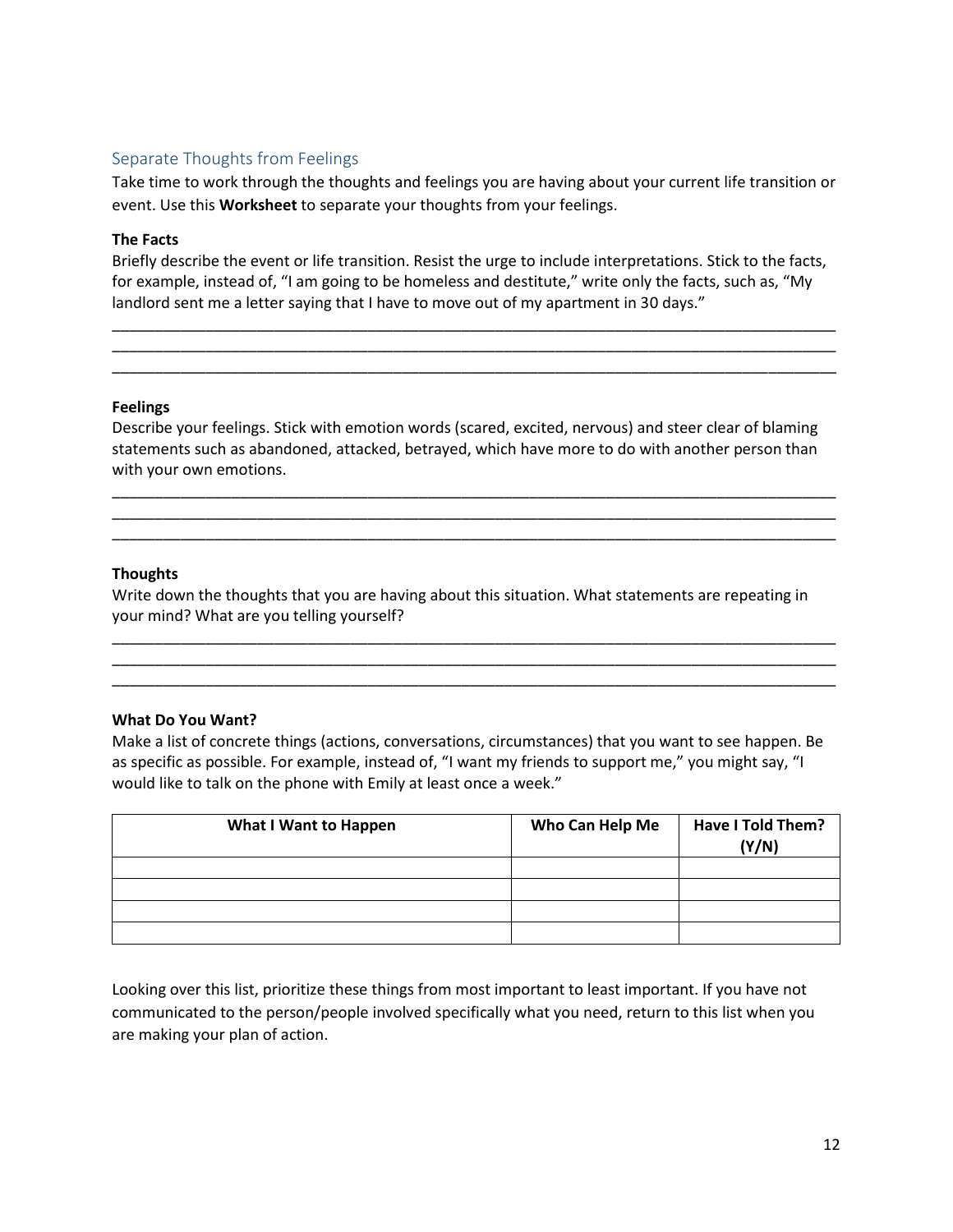## <span id="page-12-0"></span>Size Up Your Self-Talk

Conversations you have with yourself also can influence your acceptance of events. Using positive inner language can help you come to terms with circumstances or to focus on solutions rather than worst-case scenarios.

You might not totally eliminate it, but there are ways to tone down negative self-talk:

- Avoid inflexible words and phrases like always, should have, or never.
- Treat your self-talk as a third person. If a friend were expressing these thoughts, what advice would you give them? Sometimes it helps to write your self-talk down or speak it aloud so that you can observe your thoughts more objectively.



• Combat negative thoughts with positive responses. For example, each time you notice yourself having a certain thought, such as "We will never be able to afford to buy a home," you might think, "I don't know how it will happen, but our perfect home is on the way." (Of course, you will get there more quickly if you also take proactive actions toward this goal.)

### Self-Talk Check

Take a moment to reflect on your thoughts and inner language using this checklist for areas related to financial fitness. Put a mark in each column when you assess your ability to engage in the financial activity listed (you can check more than one column):

| When I think about my         | I Have     | I Have          | I Use     | I Use     |
|-------------------------------|------------|-----------------|-----------|-----------|
| ability to                    | Optimistic | Pessimistic     | Positive  | Negative  |
|                               | Thoughts   | <b>Thoughts</b> | Self-Talk | Self-Talk |
| Pay monthly bills             |            |                 |           |           |
| Control spending              |            |                 |           |           |
| Set realistic financial goals |            |                 |           |           |
| Save money for future         |            |                 |           |           |
| spending                      |            |                 |           |           |
| Save for retirement           |            |                 |           |           |
| Pay down or pay off debt      |            |                 |           |           |
| Protect myself with           |            |                 |           |           |
| insurance                     |            |                 |           |           |
| Invest for the future         |            |                 |           |           |

Now look at the number of times you checked each column. What does this tell you about your inner thoughts and self-talk related to financial goals? How do you think this influences your actions?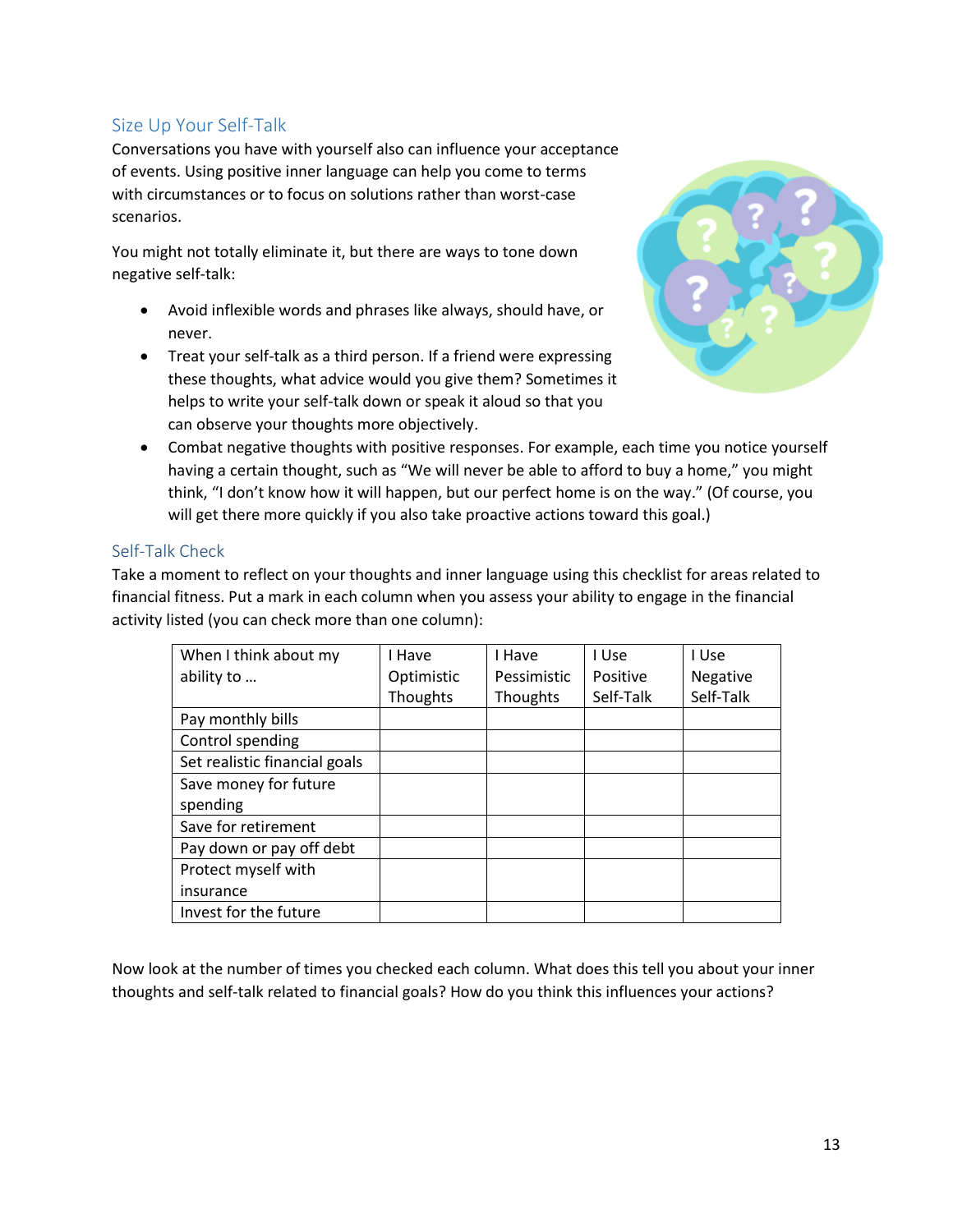## <span id="page-13-0"></span>What Are You Observing?

When you experience a transition, your preconceptions and emotions can cloud how you interpret events. Do distractions or biases influence the information you take in?

For example, you may be angry if your elderly parents are victims of fraud. It might be easy to blame them for their lack of security or blind

What are you observing about this situation?



What are you seeing? What are you hearing? What are you sensing?

trust of outsiders, but how precise are your observations, especially when you are in an emotional state? Were there any warning signs you missed?

When a major event happens, do your best to separate facts from interpretations and pay attention to other people's reactions, even if they are not verbalized. How people respond to change depends on their backgrounds and experiences. Children, in particular, are strongly influenced by what they witness in adults.

### Become a Better Observer

You don't need to be a detective to be a better observer. Practicing your observation skills will help.

- 1. **Get out of your head**. Focus on what is really going on, without interpretations, judgments or internal comments.
- 2. **Manage your distractions**. Turn off the technology and really take in the situation.
- 3. **Engage all of your senses**. Be specific as you note what you are seeing and hearing.
- 4. **Take notes**. Pay attention to body language and nonverbal cues.
- 5. **Think about what you're not observing**. What or who is missing? What's not being said?

### Caution! Observe Without Interpretation

Focus only on what you are actually observing, hearing and sensing. Resist the urge to interpret or make judgments. For example, "I see that my brother didn't care about Mom, so he shouldn't get any inheritance," is a judgment, but "I see that my brother didn't visit Mom in the nursing home for two years," is an observation.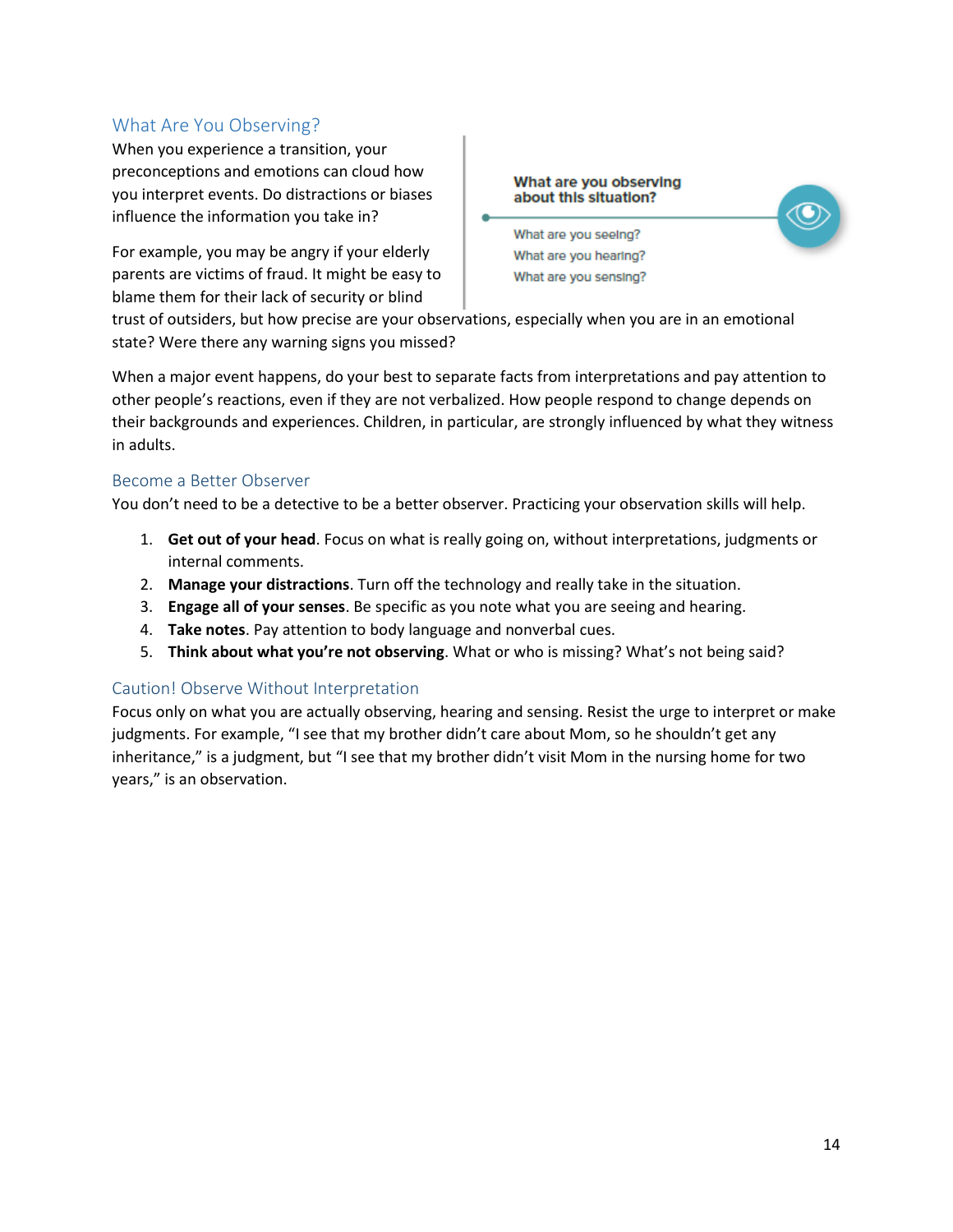## <span id="page-14-0"></span>Section 3: Analyze Your Circumstances

## <span id="page-14-1"></span>Who is in Your Circle of Influence?

You may be aware of your surroundings and your own physical and mental state, but most life transitions affect other people as well. Depending on the circumstance, you may need to get input from others, or consider how others will be impacted by decisions.



Keep in mind that not all advice is worth taking. It can be useful to hear what others in similar situations have

done, but be careful about blindly following others' lead, especially when you are in a fragile emotional state.

### Primary and Secondary Influencers

You probably have some people in your life with whom you are closer than others. And, depending on the life event, crisis or transition, your circle of influence might change. For example, if your brother is a lawyer then you might feel comfortable going to him with a legal question, but not as comfortable asking him about your medical issues.

Primary influencers often include your spouse or partner, parents, children, siblings and close friends. Secondary influencers could include social and religious groups, extended relatives or co-workers.

If you were faced with the following life events and transitions, who in your life would be your primary and secondary influencers?

- Death of a close relative or friend
- Marriage or divorce
- Changing jobs, retiring or taking leave from work
- A serious medical diagnosis
- Discovering that you need to move out of state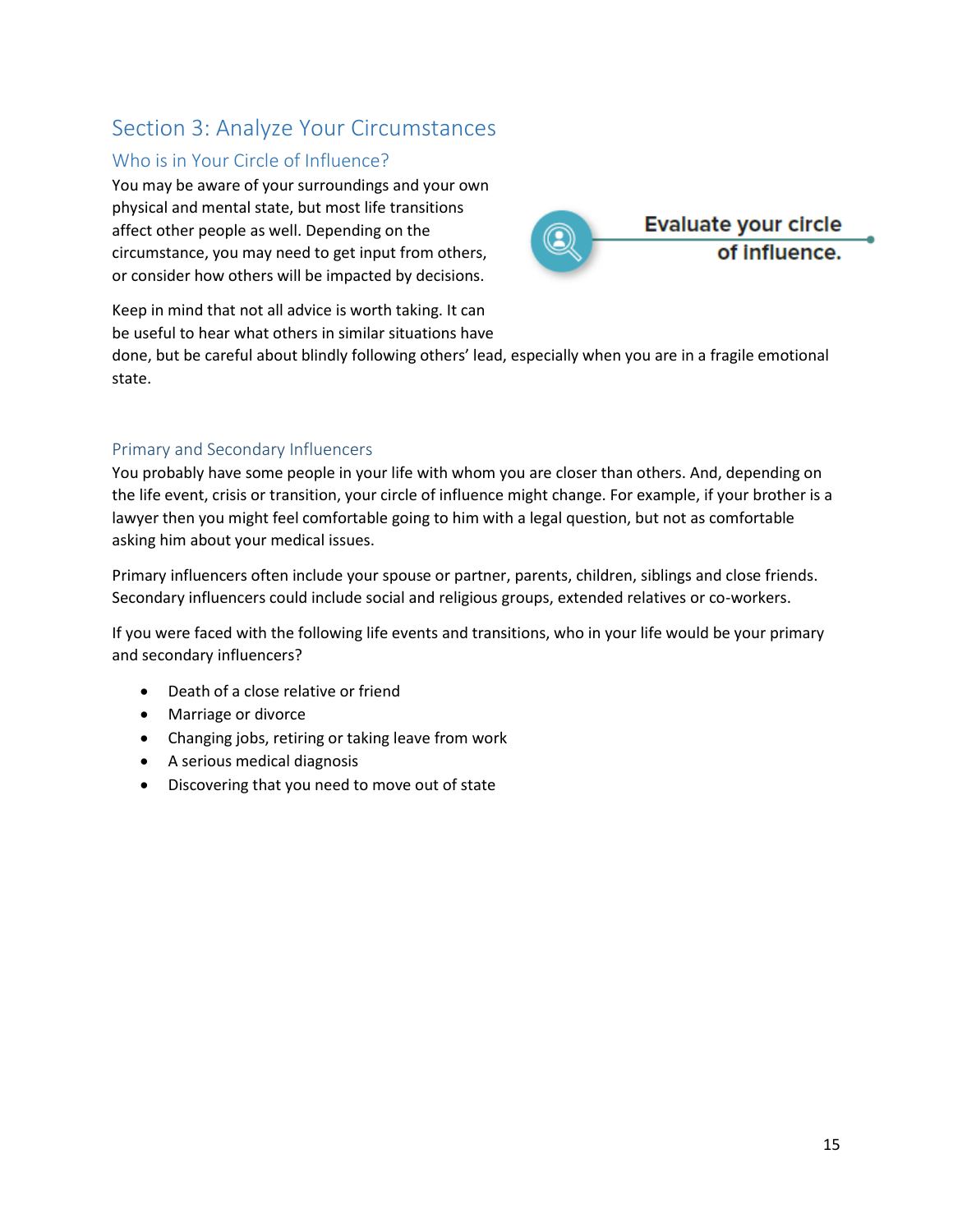## <span id="page-15-0"></span>Research Potential Help

Once you have worked through your initial emotions, separated your thoughts from your feelings, and observed the circumstances free from judgment, you can start to assess your resources. In addition to your personal network, look for resources online and in your local area.

- Research support groups, associations and online communities.
- Visit a local library, community center or other help organization.
- Do a web search for your situation + "help" or "resources." (e.g. "Death of a spouse resources")
- Call 2-1-1 and research your city, county and state government websites.
- Contact your employer's human resources department and find out if you are eligible for employee assistance program (EAP) services.

### My Help List

Start by brainstorming specific things that would ease your stress or manage your to-do list during an event or transition. Your list might be very high level (e.g., "I need someone to help me figure out Mom's end-of-life care strategy"), or your list could be immediate (e.g., I need someone to pick up the kids from school this week").

| <b>What I Need</b> | <b>Who Has Offered</b> | Confirmed<br>(Y/N) | <b>Others I Could Ask</b> | Confirmed<br>(Y/N) |
|--------------------|------------------------|--------------------|---------------------------|--------------------|
|                    |                        |                    |                           |                    |
|                    |                        |                    |                           |                    |
|                    |                        |                    |                           |                    |
|                    |                        |                    |                           |                    |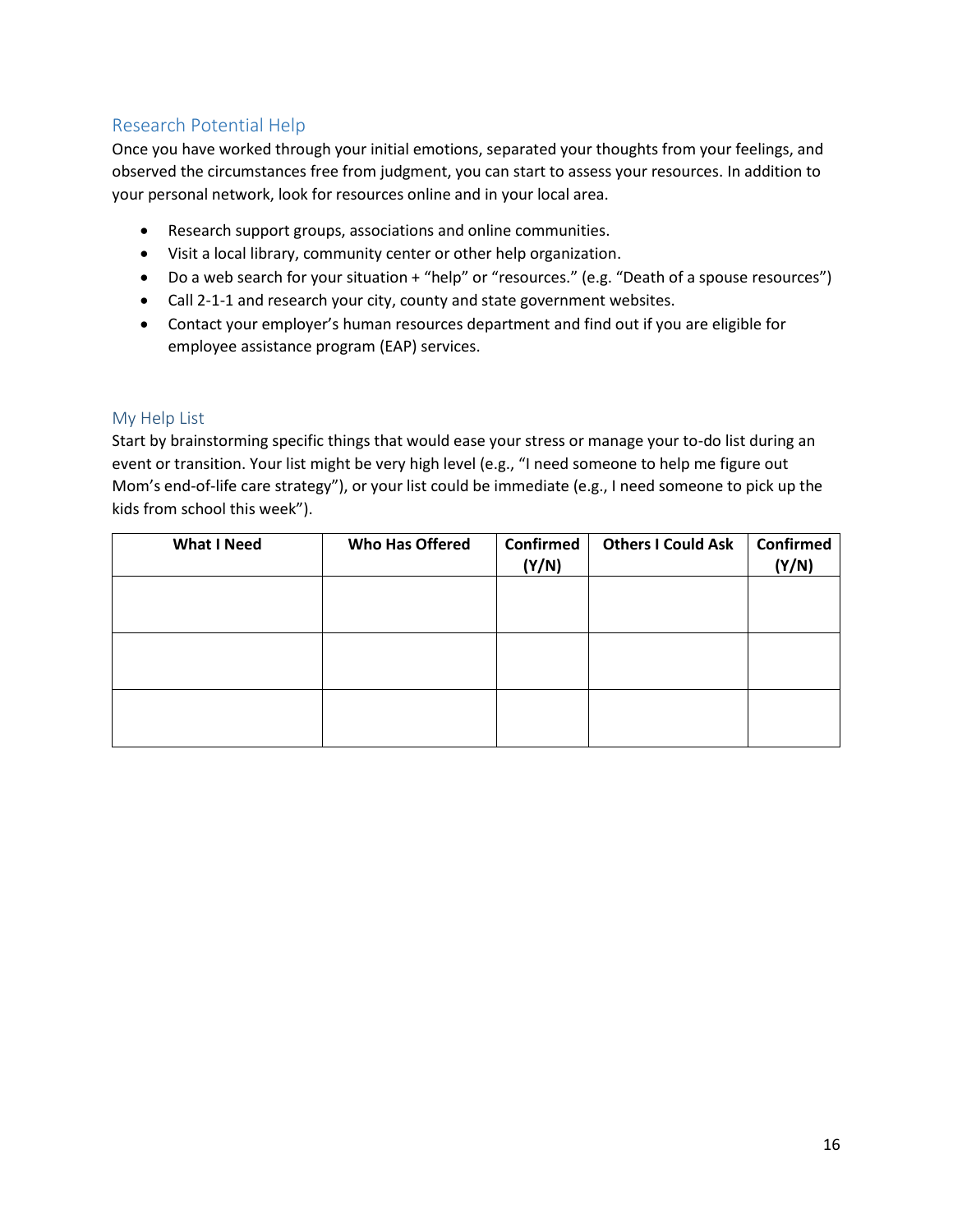## <span id="page-16-0"></span>Dealing with Conflict

As mentioned earlier in this course, it is difficult to think clearly when you are experiencing strong emotions. Likewise, it can be difficult to resolve conflict that arises during a transition.

Conflict, both internal and external, can occur when you are so attached to an outcome that you become rigid or inflexible. If others also refuse to compromise, you can end up escalating a small disagreement into a deep bitterness that overshadows your relationship for months or even years. To help reduce conflict around a major event:



- 1. **Check for understanding by all parties.** Assumptions can lead to false expectations and disappointments when they are not fulfilled.
- 2. **Listen without judgment**. Sometimes people simply need to be heard. Ask questions to clarify that you understand another's perspective.
- 3. **Control your expectations and emotions**. Others may be incapable of doing this, but control yourself and do not take outbursts personally.
- 4. **Be open to alternative viewpoints**. Taking an all-or-nothing approach puts everyone on the defensive.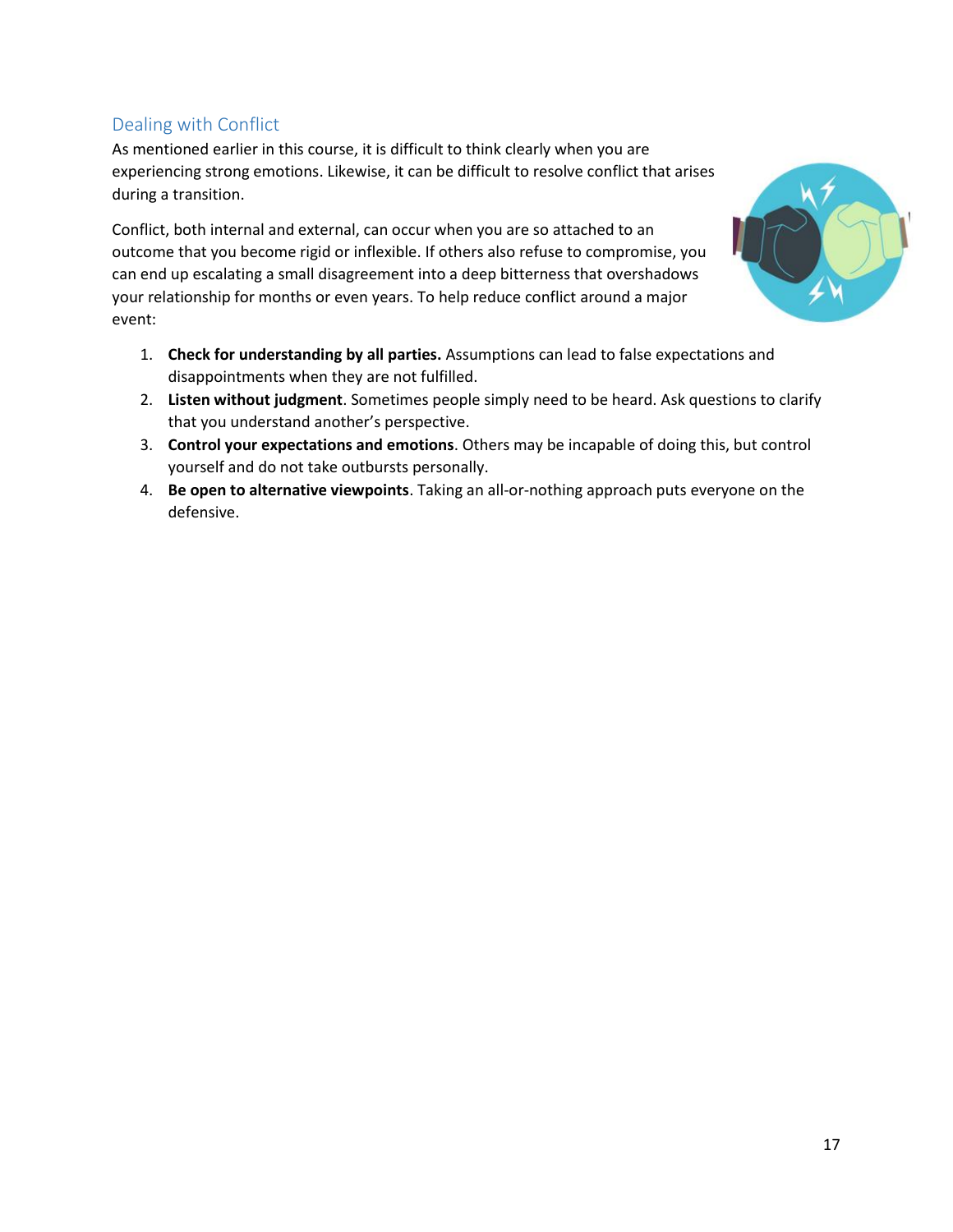## <span id="page-17-0"></span>Consider Others' Needs

Keep in mind that others see the situation through their own unique lenses, which may differ drastically from your own. What are the non-negotiables of others in your circle of influence? For example, if you suddenly needed to move from your current home, your daughter might have a bottom line that she needs to finish her senior year of high school in her current school district, or your spouse might have a bottom line that he or she must be able to commute to work in less than an hour. Weigh the wants and needs of others in your circle to look for solutions that might not please everyone, but at least everyone can live with.

|                            | My non-negotiables | Their non-negotiables |
|----------------------------|--------------------|-----------------------|
| <b>Primary Influencers</b> |                    |                       |
|                            |                    |                       |
|                            |                    |                       |
|                            |                    |                       |
|                            |                    |                       |
|                            |                    |                       |
|                            |                    |                       |
|                            |                    |                       |
| Secondary Influencers      |                    |                       |
|                            |                    |                       |
|                            |                    |                       |
|                            |                    |                       |
|                            |                    |                       |
|                            |                    |                       |
|                            |                    |                       |
|                            |                    |                       |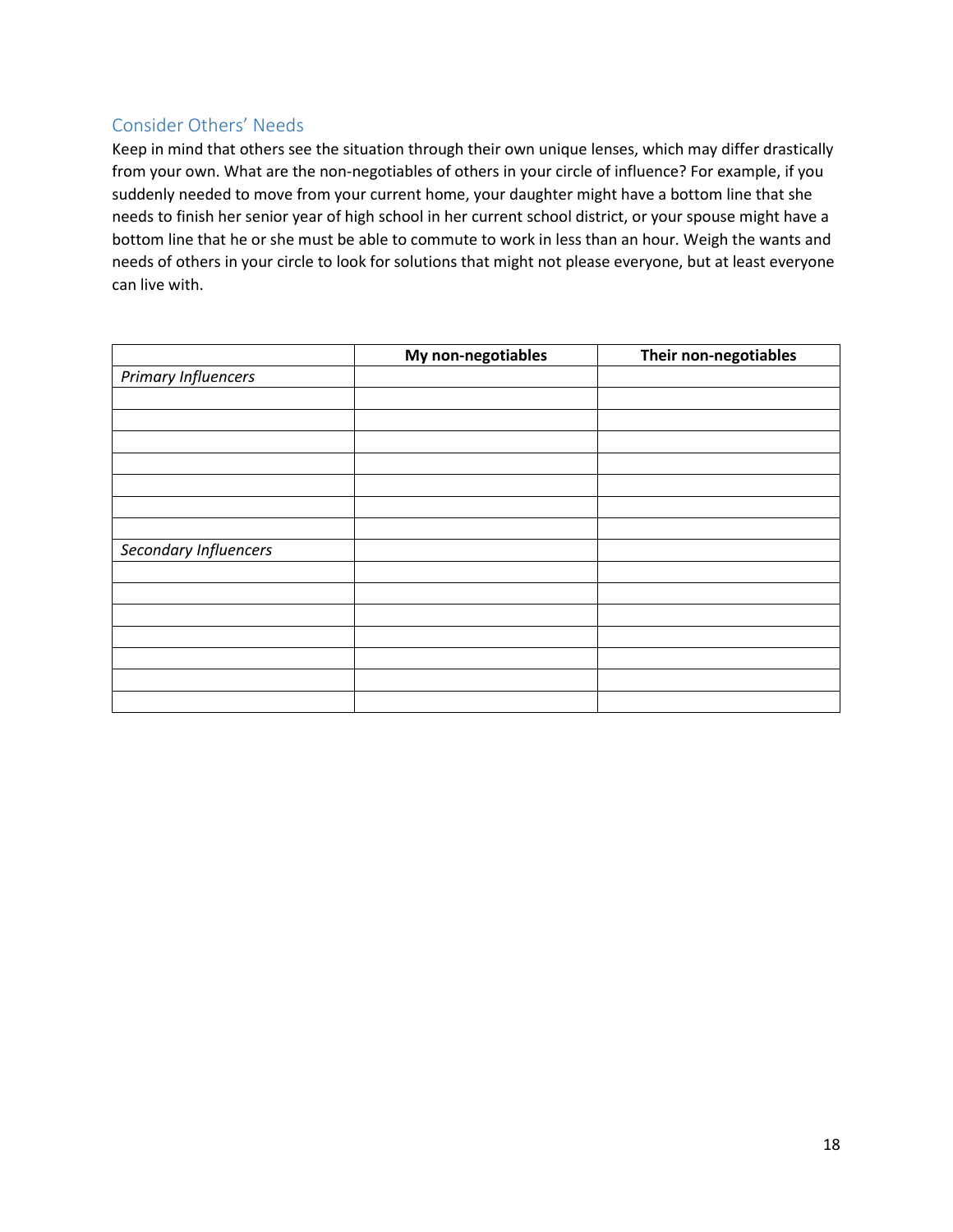## <span id="page-18-0"></span>Predict Your Future

There are some life events for which you can prepare, and others that flabbergast you. How you handle unexpected circumstances can depend on prior preparations. But, what can you really plan for in your life?

Planning for life's circumstances depends on how well you can anticipate the future. There are sure to be some events you know will happen; others may surprise you. Use this worksheet to assess what could happen in your future. What about those events not listed?

| <b>Life Event</b>                   | Likely to<br>happen in less | Likely to<br>happen in 3 to | Likely to<br>happen in 5 to | Likely to<br>happen in | Not likely to<br>happen |
|-------------------------------------|-----------------------------|-----------------------------|-----------------------------|------------------------|-------------------------|
|                                     | than 3 years                | 5 years                     | 10 years                    | more than 10           |                         |
|                                     |                             |                             |                             | years                  |                         |
| Addition to                         |                             |                             |                             |                        |                         |
| family                              |                             |                             |                             |                        |                         |
| Move back<br>home (or adult         |                             |                             |                             |                        |                         |
| child moves                         |                             |                             |                             |                        |                         |
| back in with                        |                             |                             |                             |                        |                         |
| you)                                |                             |                             |                             |                        |                         |
| Taking care of                      |                             |                             |                             |                        |                         |
| elderly person                      |                             |                             |                             |                        |                         |
| Moving in with                      |                             |                             |                             |                        |                         |
| roommates or a<br>significant other |                             |                             |                             |                        |                         |
| Marriage or                         |                             |                             |                             |                        |                         |
| partnership                         |                             |                             |                             |                        |                         |
| Divorce or                          |                             |                             |                             |                        |                         |
| splitting apart                     |                             |                             |                             |                        |                         |
| Natural event                       |                             |                             |                             |                        |                         |
| (e.g., tornado,<br>hurricane or     |                             |                             |                             |                        |                         |
| flood)                              |                             |                             |                             |                        |                         |
| Identity theft                      |                             |                             |                             |                        |                         |
| Health change                       |                             |                             |                             |                        |                         |
| Death in                            |                             |                             |                             |                        |                         |
| extended family                     |                             |                             |                             |                        |                         |
| Job change                          |                             |                             |                             |                        |                         |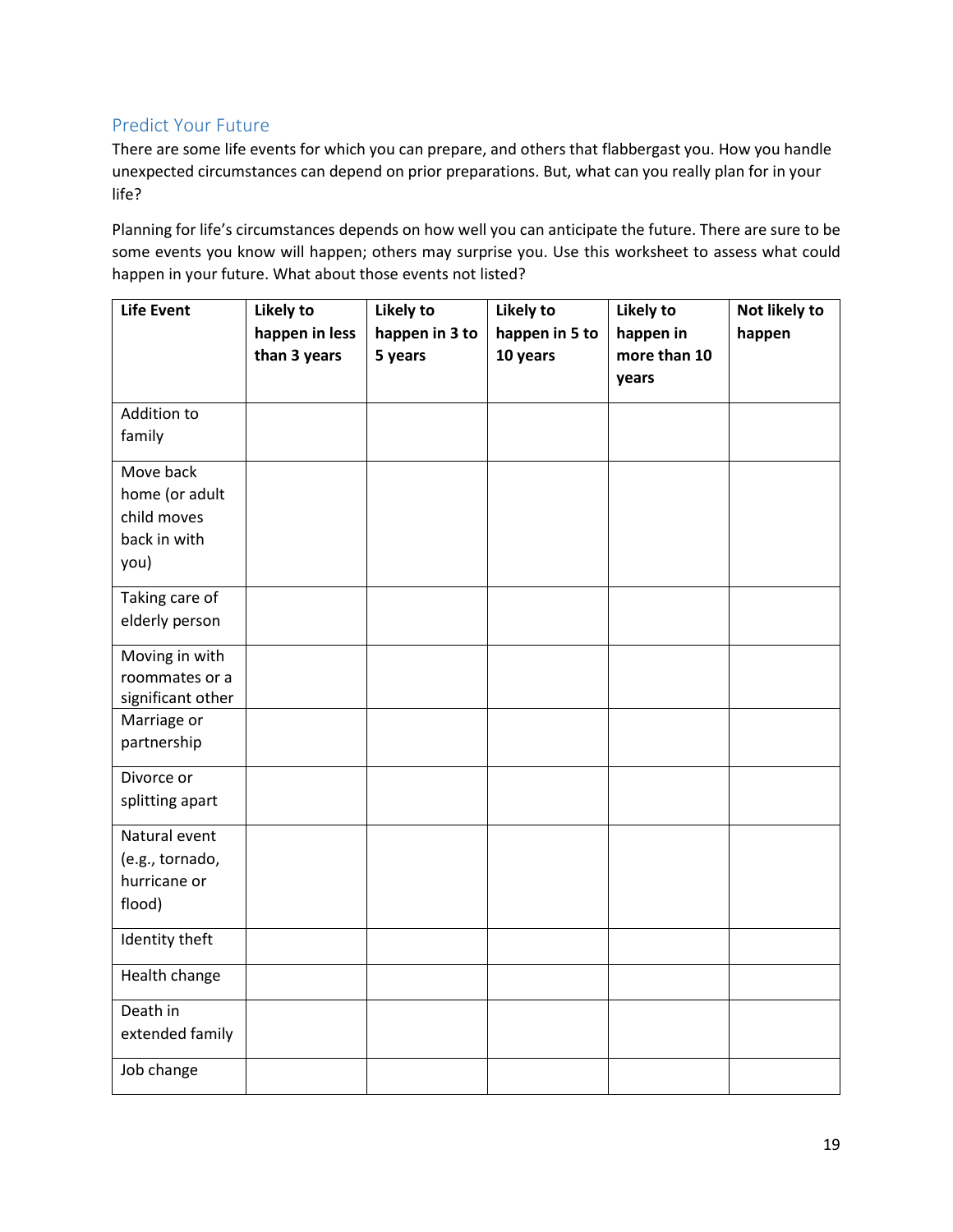| Job benefits<br>change                                  |  |  |  |
|---------------------------------------------------------|--|--|--|
| Retirement or<br>suspension in<br>work                  |  |  |  |
| Purchase a new<br>home                                  |  |  |  |
| Moving to a<br>different<br>residence                   |  |  |  |
| Foreclosure on<br>home or<br>repossession of<br>vehicle |  |  |  |
| Purchase a<br>vehicle                                   |  |  |  |
| New driver in<br>your household                         |  |  |  |
| Health care<br>coverage<br>change                       |  |  |  |
| Disability                                              |  |  |  |
| Death in<br>immediate<br>family or self                 |  |  |  |
| Hospitalization                                         |  |  |  |
| Deployment                                              |  |  |  |
| Incarceration                                           |  |  |  |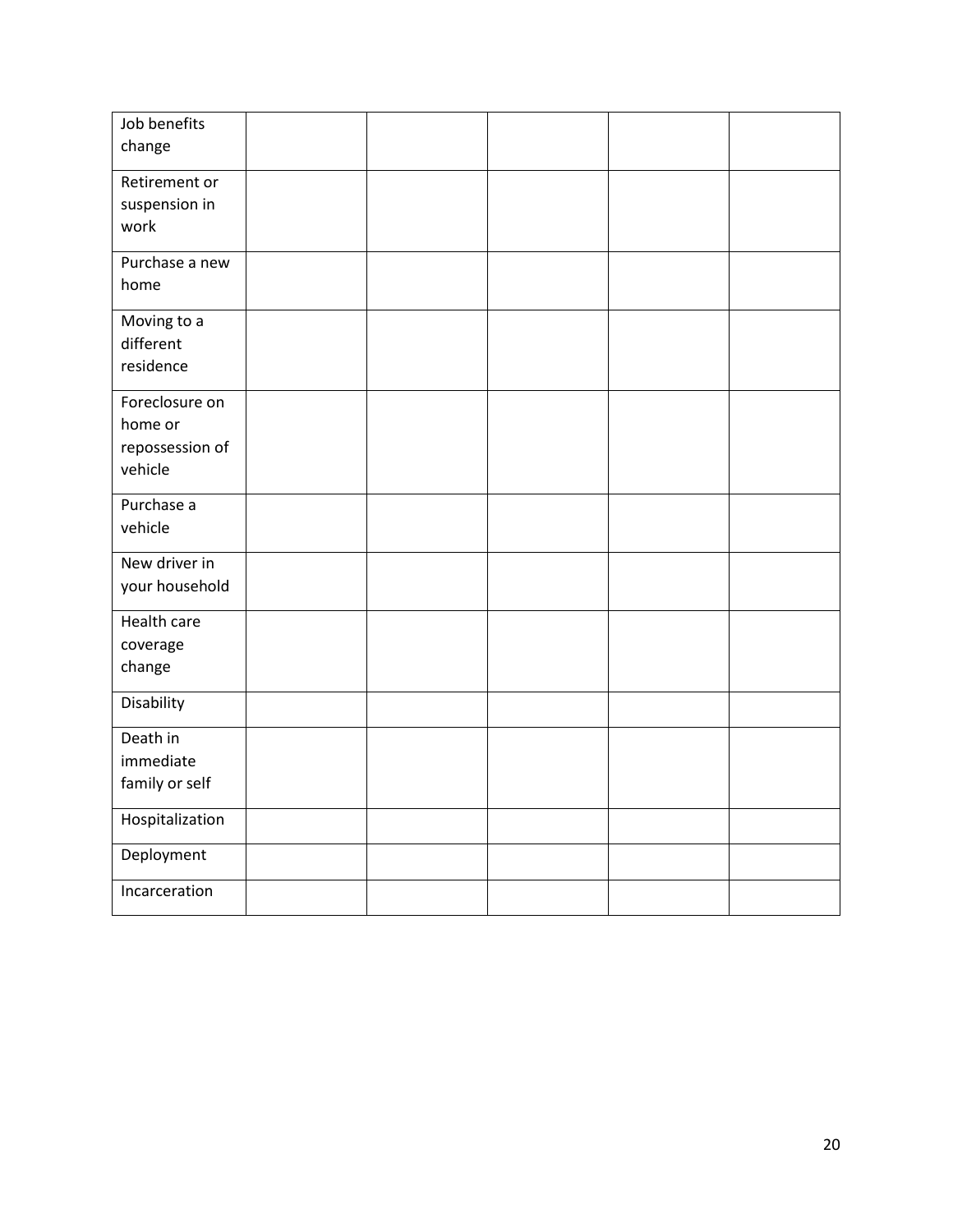### <span id="page-20-0"></span>Potential Scenarios: What if You Do Nothing?

Sometimes the shock and stress of an unexpected event can put you in panic mode. There are situations where you really must act in the moment – for example, if you are having a heart attack or your house is on fire. There are other situations that might trigger intense feelings and thoughts that you believe you must respond to quickly, but that really don't require immediate action. And, in fact, you might do more harm than



good if you act without first having all necessary information.

### A Mother's Story

When their son was diagnosed with autism, Kim and her husband not only had to process the shock and fear over what this would mean for their family, but they also had to deal with other people's reactions.

"People told me that I had to take action immediately — and that if I didn't, my son would be permanently damaged, and it would all be my fault," Kim says. "Thankfully, I allowed myself time to recover from the shock, and to get my bearings."

Now Kim counsels other parents in similar situations to step back and assess their options before jumping to conclusions.

"If you don't give yourself time to adjust to the new circumstances, you can wear yourself out with worry and stress, which can actually

make it harder to see the situation clearly," Kim says. "Sometimes the best action is to do nothing — at least for a little while."

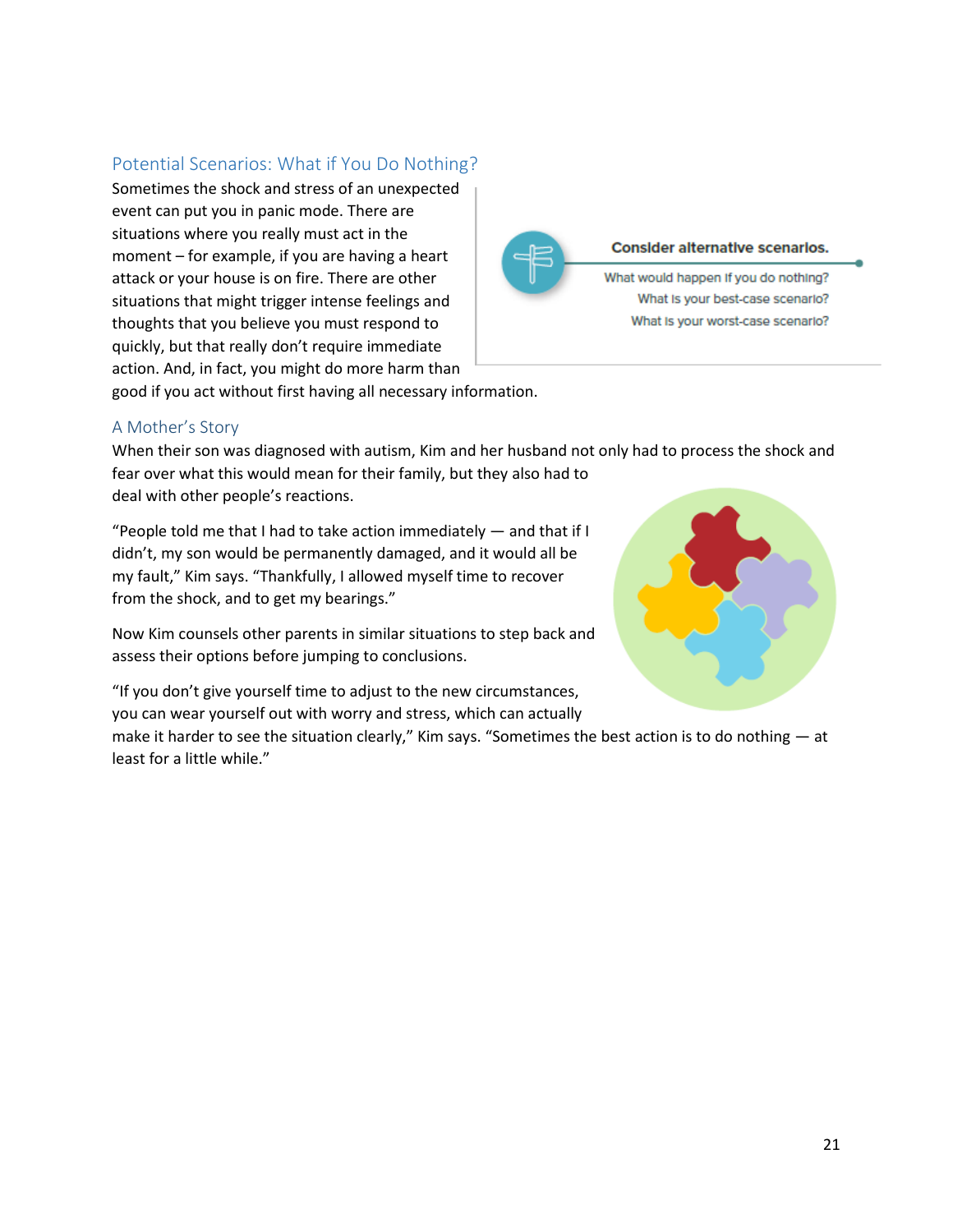## Potential Scenarios: What's Your Best-Case Scenario?

Life transitions can be unsettling, scary and overwhelming. Circumstances that seem hopeless or even jubilant in the moment can unfold in unexpected ways over time. If you don't take the time to focus on what you want to happen with an event, you can lose focus or get hooked into thinking that leads to questionable actions.

One way to put yourself in a constructive state of mind is to visualize your desired outcome. This can be difficult if you are experiencing extreme emotional stress, so wait until you are calm and get the support you need. If your life event is a delightful one, still step back and enjoy the euphoria for a bit. Once you've settled then ask yourself, "What do I want to happen?"

Try to avoid fantastical or unrealistic thoughts such as, "I want to win the lottery so that I can get out of this situation!" Instead, start at the most basic, fundamental level.

When assessing your current life event or transition, it will help to clearly articulate what you want to happen. With your current situation in mind:

- **Must-haves** are the things you cannot move forward without. These are the circumstances that are required for you to have resolution with this situation.
- **Nice-to-haves** are the things you would like to see happen, but that you would be willing to compromise or negotiate.
- **Deal-breakers** are the things that you will not accept under any circumstances. These are the things that you require to change or that you will not agree to. MB

\_\_\_\_\_\_\_\_\_\_\_\_\_\_\_\_\_\_\_\_\_\_\_\_\_\_\_\_\_\_\_\_\_\_\_\_\_\_\_\_\_\_\_\_\_\_\_\_\_\_\_\_\_\_\_\_\_\_\_\_\_\_\_\_\_\_\_\_\_\_\_\_\_\_\_\_\_\_\_\_\_\_\_\_\_ \_\_\_\_\_\_\_\_\_\_\_\_\_\_\_\_\_\_\_\_\_\_\_\_\_\_\_\_\_\_\_\_\_\_\_\_\_\_\_\_\_\_\_\_\_\_\_\_\_\_\_\_\_\_\_\_\_\_\_\_\_\_\_\_\_\_\_\_\_\_\_\_\_\_\_\_\_\_\_\_\_\_\_\_\_ \_\_\_\_\_\_\_\_\_\_\_\_\_\_\_\_\_\_\_\_\_\_\_\_\_\_\_\_\_\_\_\_\_\_\_\_\_\_\_\_\_\_\_\_\_\_\_\_\_\_\_\_\_\_\_\_\_\_\_\_\_\_\_\_\_\_\_\_\_\_\_\_\_\_\_\_\_\_\_\_\_\_\_\_\_

\_\_\_\_\_\_\_\_\_\_\_\_\_\_\_\_\_\_\_\_\_\_\_\_\_\_\_\_\_\_\_\_\_\_\_\_\_\_\_\_\_\_\_\_\_\_\_\_\_\_\_\_\_\_\_\_\_\_\_\_\_\_\_\_\_\_\_\_\_\_\_\_\_\_\_\_\_\_\_\_\_\_\_\_\_ \_\_\_\_\_\_\_\_\_\_\_\_\_\_\_\_\_\_\_\_\_\_\_\_\_\_\_\_\_\_\_\_\_\_\_\_\_\_\_\_\_\_\_\_\_\_\_\_\_\_\_\_\_\_\_\_\_\_\_\_\_\_\_\_\_\_\_\_\_\_\_\_\_\_\_\_\_\_\_\_\_\_\_\_\_ \_\_\_\_\_\_\_\_\_\_\_\_\_\_\_\_\_\_\_\_\_\_\_\_\_\_\_\_\_\_\_\_\_\_\_\_\_\_\_\_\_\_\_\_\_\_\_\_\_\_\_\_\_\_\_\_\_\_\_\_\_\_\_\_\_\_\_\_\_\_\_\_\_\_\_\_\_\_\_\_\_\_\_\_\_

\_\_\_\_\_\_\_\_\_\_\_\_\_\_\_\_\_\_\_\_\_\_\_\_\_\_\_\_\_\_\_\_\_\_\_\_\_\_\_\_\_\_\_\_\_\_\_\_\_\_\_\_\_\_\_\_\_\_\_\_\_\_\_\_\_\_\_\_\_\_\_\_\_\_\_\_\_\_\_\_\_\_\_\_\_ \_\_\_\_\_\_\_\_\_\_\_\_\_\_\_\_\_\_\_\_\_\_\_\_\_\_\_\_\_\_\_\_\_\_\_\_\_\_\_\_\_\_\_\_\_\_\_\_\_\_\_\_\_\_\_\_\_\_\_\_\_\_\_\_\_\_\_\_\_\_\_\_\_\_\_\_\_\_\_\_\_\_\_\_\_ \_\_\_\_\_\_\_\_\_\_\_\_\_\_\_\_\_\_\_\_\_\_\_\_\_\_\_\_\_\_\_\_\_\_\_\_\_\_\_\_\_\_\_\_\_\_\_\_\_\_\_\_\_\_\_\_\_\_\_\_\_\_\_\_\_\_\_\_\_\_\_\_\_\_\_\_\_\_\_\_\_\_\_\_\_

My must-haves are:

My nice-to-haves are:

My deal-breakers are: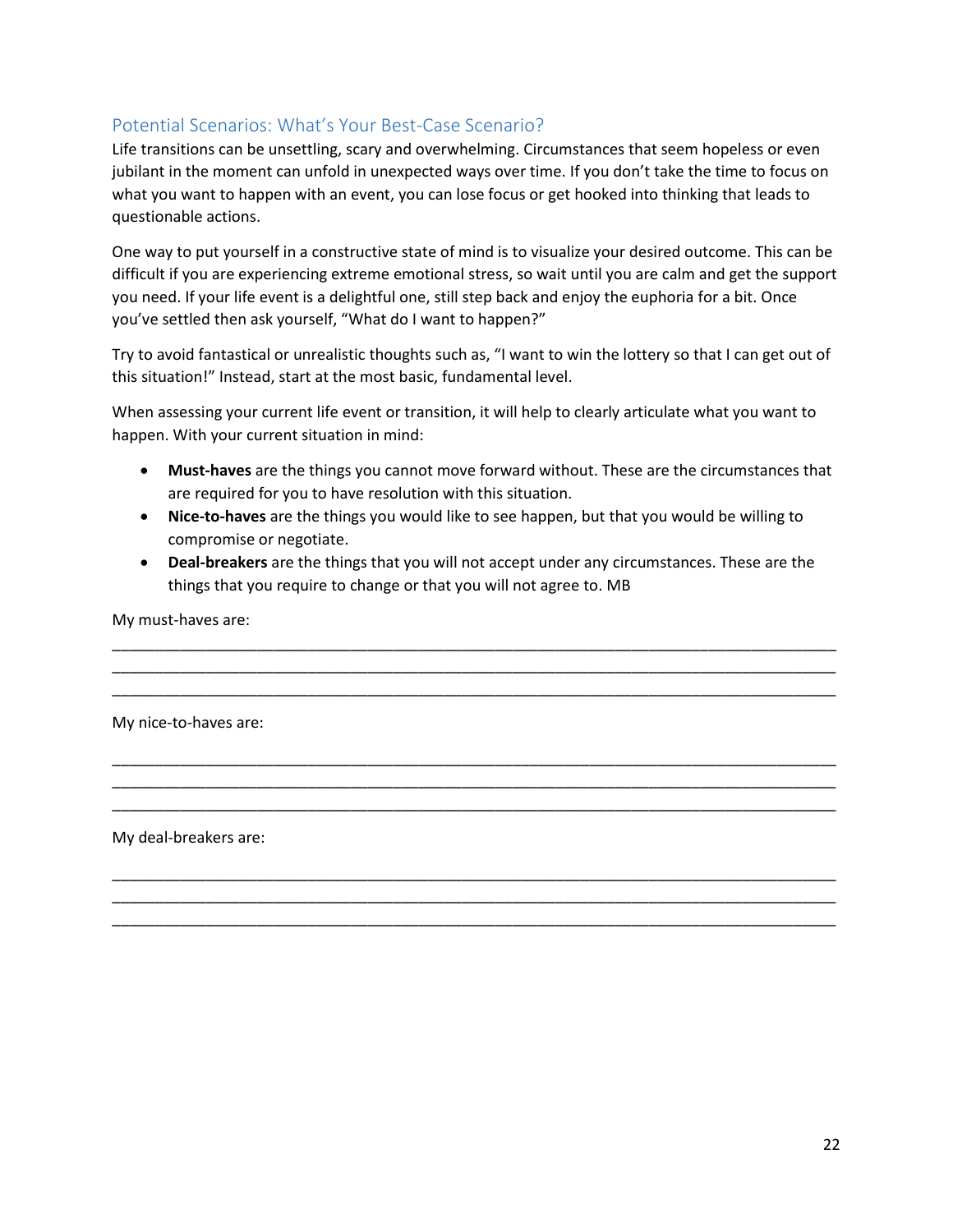## Potential Scenarios: What's Your Worst-Case Scenario?

Thinking through potential negative outcomes is a balancing act. On one hand, it can help you prepare for the unexpected by doing things like creating a rainy day fund or talking with your family about an emergency plan. On the other hand, if you only think about the worst-case, you can increase your stress levels by constantly worrying about things that may or may not happen.

Think about an event, either positive or negative, and consider what your worst-case scenario could be.

For example, in thinking about a traditional family gathering, your worst-case may be that your child says or does something embarrassing. And, if this happens, then everyone in the family will remember it for years to come. At future family events, your child (even as a grown adult) will continually be plagued by retellings of the embarrassment and start avoiding the family to escape the anxiety it brings.

Granted, this may be far-fetched. But what can you do to stop such thoughts?

1. Acknowledge the worst-case scenario thoughts. For the event you are envisioning, write down your thoughts.

\_\_\_\_\_\_\_\_\_\_\_\_\_\_\_\_\_\_\_\_\_\_\_\_\_\_\_\_\_\_\_\_\_\_\_\_\_\_\_\_\_\_\_\_\_\_\_\_\_\_\_\_\_\_\_\_\_\_\_\_\_\_\_\_\_\_\_\_\_\_\_\_\_\_\_\_\_\_ \_\_\_\_\_\_\_\_\_\_\_\_\_\_\_\_\_\_\_\_\_\_\_\_\_\_\_\_\_\_\_\_\_\_\_\_\_\_\_\_\_\_\_\_\_\_\_\_\_\_\_\_\_\_\_\_\_\_\_\_\_\_\_\_\_\_\_\_\_\_\_\_\_\_\_\_\_\_ \_\_\_\_\_\_\_\_\_\_\_\_\_\_\_\_\_\_\_\_\_\_\_\_\_\_\_\_\_\_\_\_\_\_\_\_\_\_\_\_\_\_\_\_\_\_\_\_\_\_\_\_\_\_\_\_\_\_\_\_\_\_\_\_\_\_\_\_\_\_\_\_\_\_\_\_\_\_ \_\_\_\_\_\_\_\_\_\_\_\_\_\_\_\_\_\_\_\_\_\_\_\_\_\_\_\_\_\_\_\_\_\_\_\_\_\_\_\_\_\_\_\_\_\_\_\_\_\_\_\_\_\_\_\_\_\_\_\_\_\_\_\_\_\_\_\_\_\_\_\_\_\_\_\_\_\_

2. Identify what control you have in the situation. In the example provided, you know you can't control your child's every move, but maybe you can control your reactions to something your child says or does.

\_\_\_\_\_\_\_\_\_\_\_\_\_\_\_\_\_\_\_\_\_\_\_\_\_\_\_\_\_\_\_\_\_\_\_\_\_\_\_\_\_\_\_\_\_\_\_\_\_\_\_\_\_\_\_\_\_\_\_\_\_\_\_\_\_\_\_\_\_\_\_\_\_\_\_\_\_\_ \_\_\_\_\_\_\_\_\_\_\_\_\_\_\_\_\_\_\_\_\_\_\_\_\_\_\_\_\_\_\_\_\_\_\_\_\_\_\_\_\_\_\_\_\_\_\_\_\_\_\_\_\_\_\_\_\_\_\_\_\_\_\_\_\_\_\_\_\_\_\_\_\_\_\_\_\_\_ \_\_\_\_\_\_\_\_\_\_\_\_\_\_\_\_\_\_\_\_\_\_\_\_\_\_\_\_\_\_\_\_\_\_\_\_\_\_\_\_\_\_\_\_\_\_\_\_\_\_\_\_\_\_\_\_\_\_\_\_\_\_\_\_\_\_\_\_\_\_\_\_\_\_\_\_\_\_ \_\_\_\_\_\_\_\_\_\_\_\_\_\_\_\_\_\_\_\_\_\_\_\_\_\_\_\_\_\_\_\_\_\_\_\_\_\_\_\_\_\_\_\_\_\_\_\_\_\_\_\_\_\_\_\_\_\_\_\_\_\_\_\_\_\_\_\_\_\_\_\_\_\_\_\_\_\_

3. List out ways to get through your worst-case scenario. Using the example again, you could start talking to your child about feelings, how to handle them, how to handle bullying or even how to handle difficult situations in life.

\_\_\_\_\_\_\_\_\_\_\_\_\_\_\_\_\_\_\_\_\_\_\_\_\_\_\_\_\_\_\_\_\_\_\_\_\_\_\_\_\_\_\_\_\_\_\_\_\_\_\_\_\_\_\_\_\_\_\_\_\_\_\_\_\_\_\_\_\_\_\_\_\_\_\_\_\_\_ \_\_\_\_\_\_\_\_\_\_\_\_\_\_\_\_\_\_\_\_\_\_\_\_\_\_\_\_\_\_\_\_\_\_\_\_\_\_\_\_\_\_\_\_\_\_\_\_\_\_\_\_\_\_\_\_\_\_\_\_\_\_\_\_\_\_\_\_\_\_\_\_\_\_\_\_\_\_ \_\_\_\_\_\_\_\_\_\_\_\_\_\_\_\_\_\_\_\_\_\_\_\_\_\_\_\_\_\_\_\_\_\_\_\_\_\_\_\_\_\_\_\_\_\_\_\_\_\_\_\_\_\_\_\_\_\_\_\_\_\_\_\_\_\_\_\_\_\_\_\_\_\_\_\_\_\_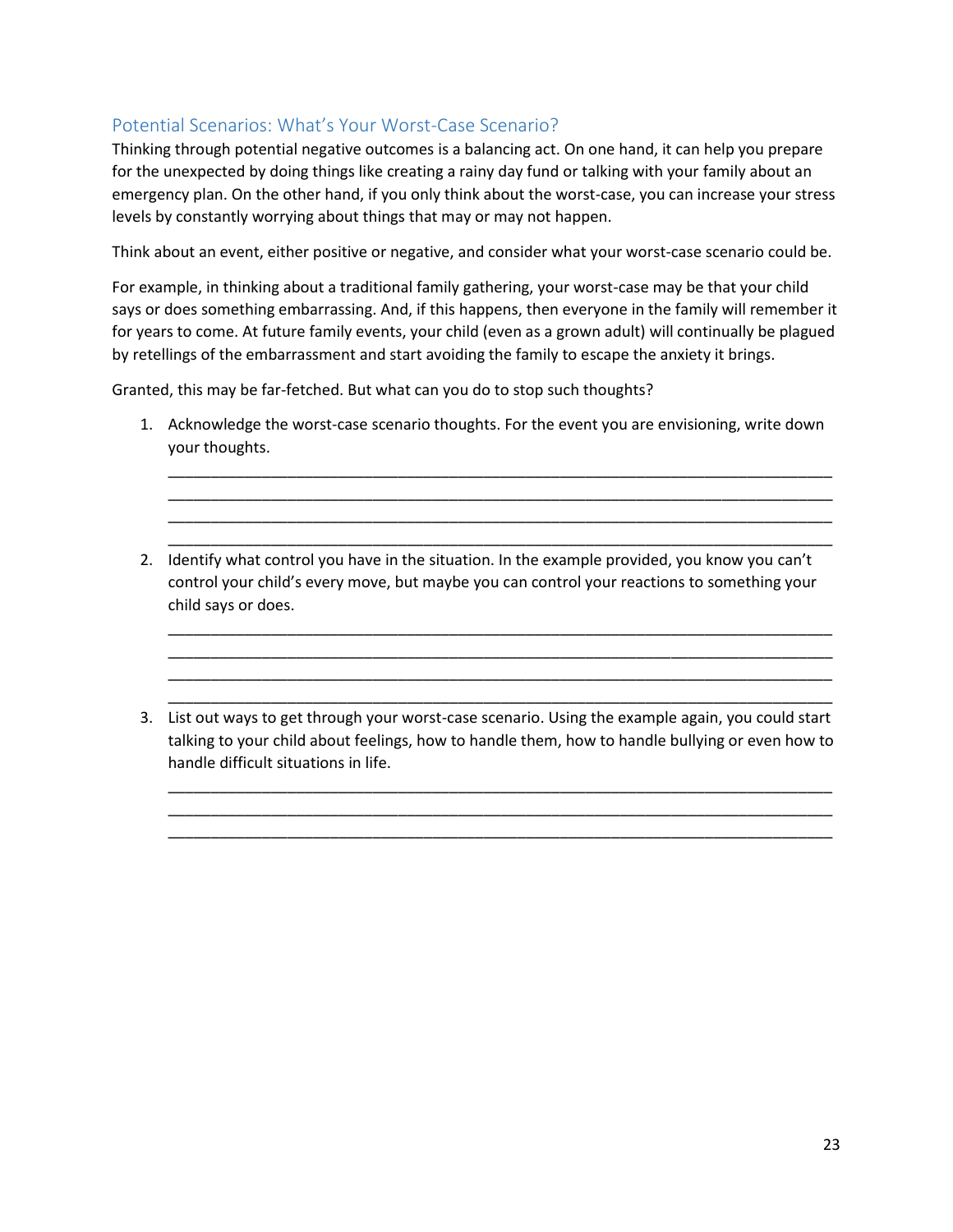# <span id="page-23-0"></span>Section 4: Make a Plan

### <span id="page-23-1"></span>Manage Money in a Crisis

This course focuses on managing life's transitions and major events. Because the effects can be wide-ranging with respect to your financial planning and your well-being (and the well-being of your dependents), SAM suggests using these guiding principles as a backdrop for making decisions during periods of transition:

### Inventory your resources.

Scan your past. Use your network. Manage money in a crisis.



- **Control your spending.** Transitions can often put your mindset into a "whatever it takes" approach. If you feel out of control or like you aren't thinking clearly, ask someone you trust to be your second opinion before making big spending decisions. It's OK to ask if you need help managing bill payments and daily spending. You might automate payments to lessen your stress.
- **Continue saving.** Events can and will happen. Keep saving in anticipation of future needs. You also might create auto-transfers to your savings account so that your savings continue to grow without much effort on your part.
- **Avoid new debt if possible.** Be mindful of your borrowing and continue to pay down debts as much as possible.
- **Invest in yourself.** Prioritize your current and future needs. If you deplete your own savings and earnings, then you will not be able to help anyone else.
- **Protect what you have.** Protect yourself and those who depend on you with sound advice and guidance. Insurance and emergency savings can be very helpful in a crisis.

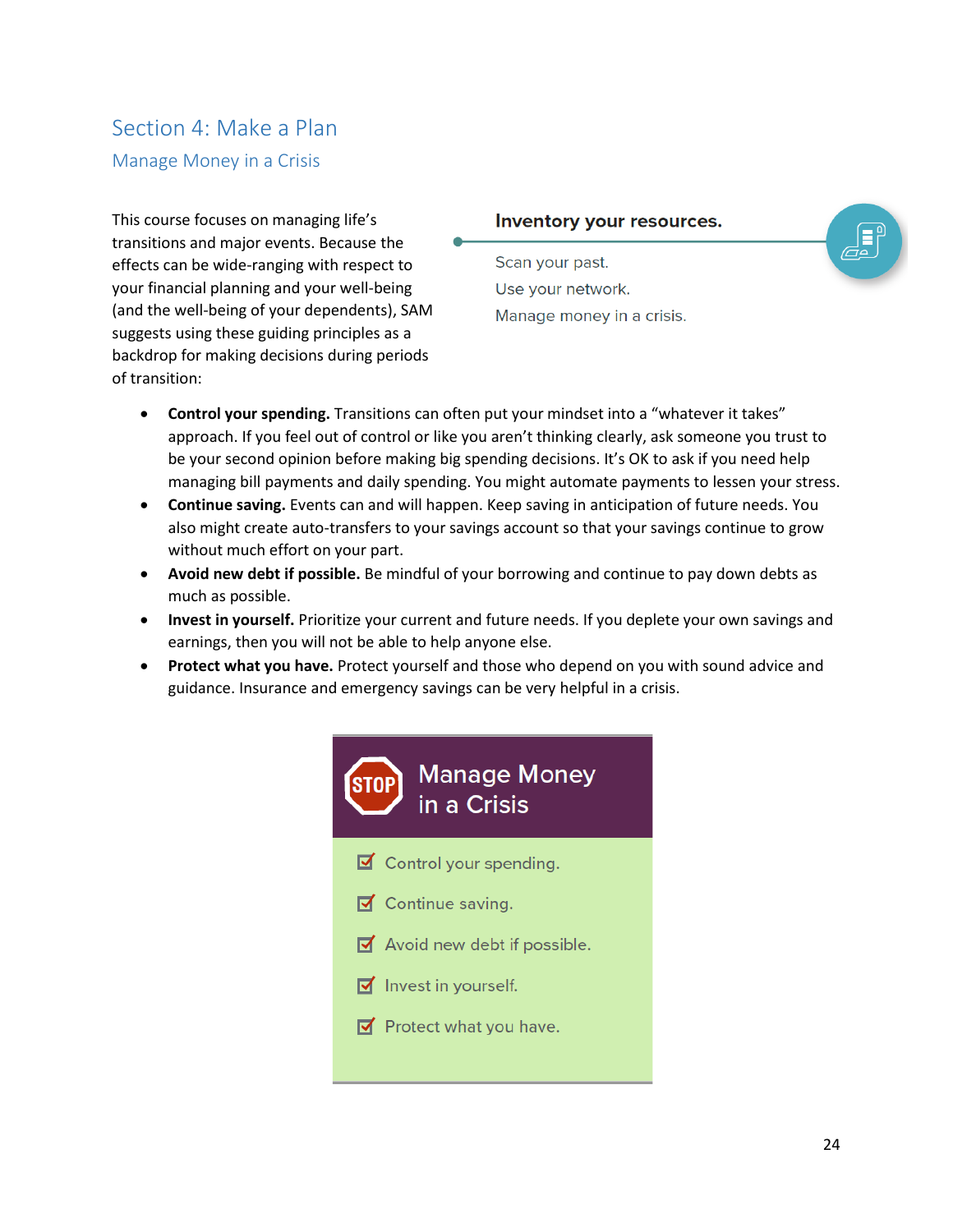### Managing Your Finances as a Caregiver

Lucy found herself financially stressed when she became a caregiver for her parents.

"My mother, Jean, had Alzheimer's for more than 10 years before she died in the summer of 2015 at the age of 83. My father David, 84, was diagnosed with vascular dementia in autumn 2009, and I continue to visit and care for him at his assisted living home on a regular basis. Caregiving deepened the love I have for each of my parents, but the challenges were bigger than I could have imagined."

"Because of the length of my parents' illnesses, my finances became strained. It was easy to push aside and ignore my own financial worries because of the more pressing physical and emotional demands of caregiving."



"The advice I wish I would have heeded most was my parents' happy and loving voices before they were sick, reminding me to take care of myself and to give more thought to my own future. If you are starting a journey as a caregiver, my advice to you is to remember that the people who love you most, the very ones you may be caring for, would never ask you to sacrifice your own well-being."

### *Refresh Your Financial Knowledge*

Visit SAM's [Money Basics](https://www.smartaboutmoney.org/Courses/Money-Basics) courses to learn more about spending and saving, credit and debt, insurance, investing and employment.

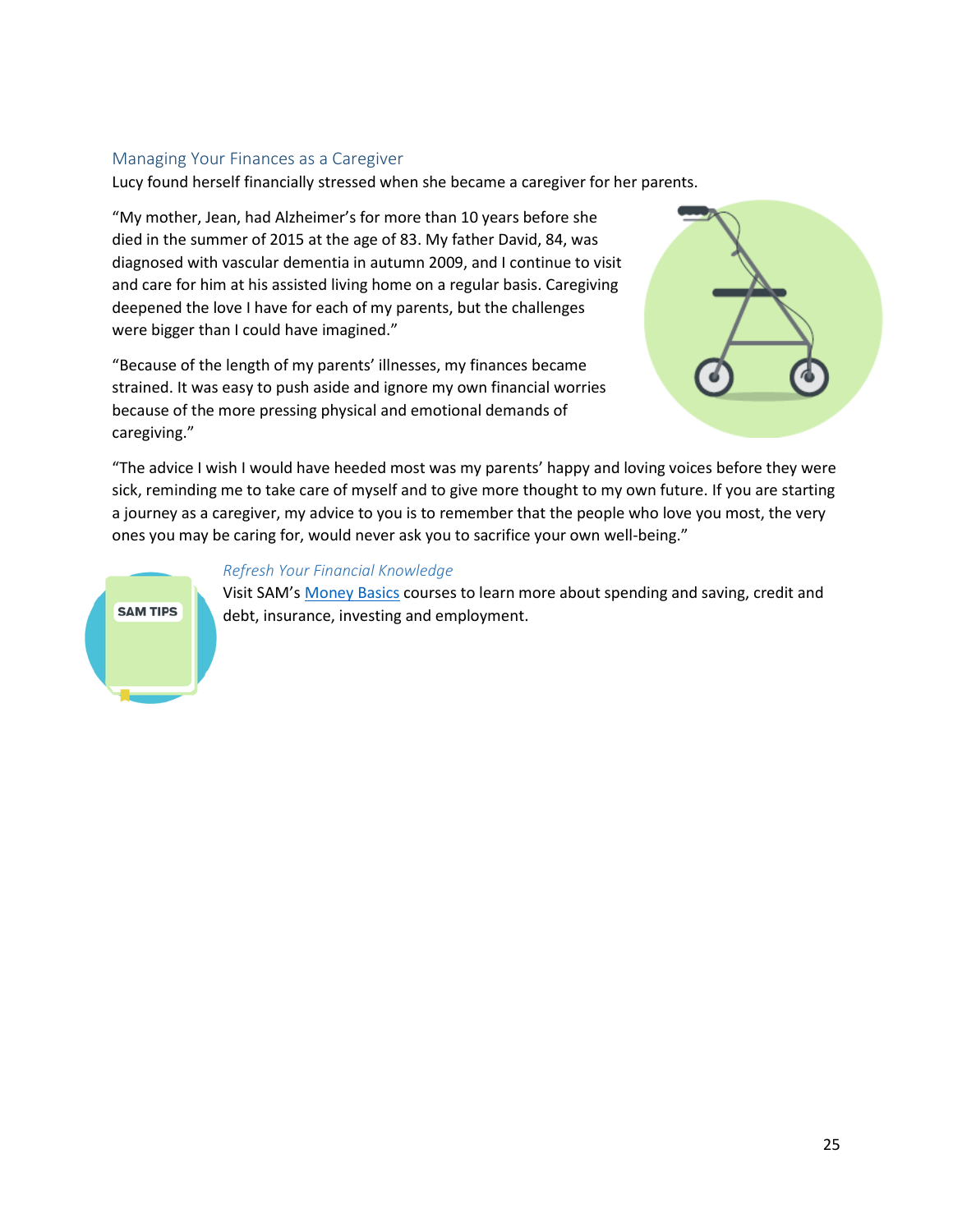## <span id="page-25-0"></span>Networks and Communities

When a major transition interrupts your life, talking to a friend or relative who has successfully worked through a similar event can help. Using their experiences and advice, you may feel better equipped to handle the change. But sometimes you may not know what to ask.

If you are facing a specific crisis or life event, investigate support groups and advocacy organizations. Your local community, church, school or workplace might offer meet-ups or you might find support online. Just know that whatever you are going through, it is likely that someone else has been through it before. You are not alone.

### Double Check Internet Resources



At the end of this course, you will find a list of reliable resources (by topic) that you can use for a number of life's transitions. If you need to find other resources, be sure you know how to spot credible ones. In a website, check for:

- 1. **The URL suffix.** Commonly, sites ending in .com are commercial sites, .edu are educational sites, .gov are government, .org are non-profit and .mil are military. However, anyone can publish a site using a suffix that is misleading. Search through the site to check out its legitimacy before trusting it.
- 2. **Who is the author of the site?** You can generally find this information in the "About" link. Look for specific credentials, other published works, or even search the author's name looking for any other publications or sites.
- 3. **What kind of information does the site have?** Has it been recently updated? What does it link to, and what links to it? Are other reliable sources used in the writing?
- 4. **What is the site's purpose?** Evaluate the site to see if it's trying to sell something or really give you advice. For example, some sites related to credit scores want to sell you a service rather than give you information about credit scores.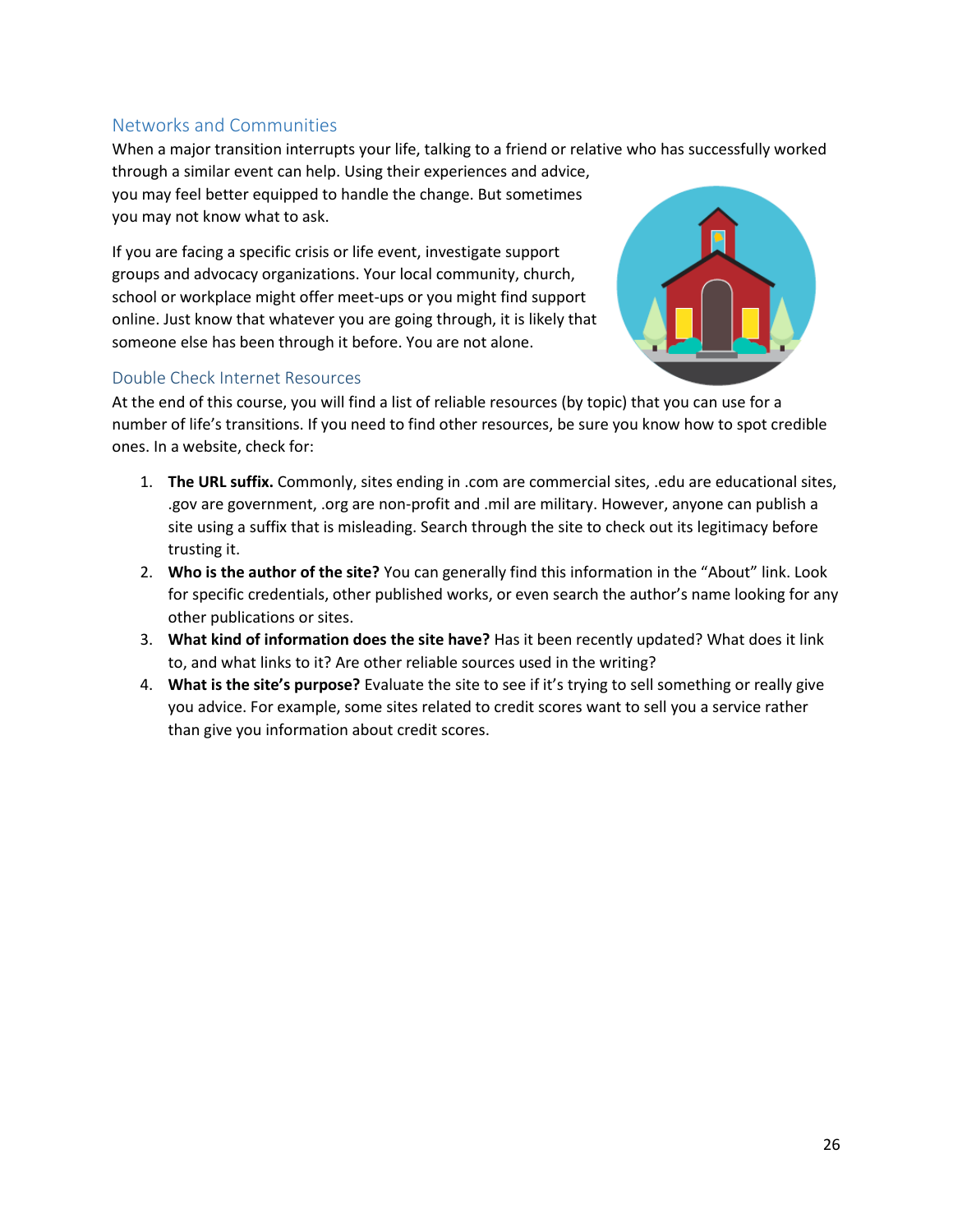## <span id="page-26-0"></span>Tips for Hiring Advisors

Depending on your circumstances, you might want to hire an attorney, financial advisor, insurance agent, doctor or another type of specialist. Before you sign a contract and begin paying someone for advice, it is important to clarify how they will help you and what exactly you are looking to get out of the arrangement.

Try to find advisors who will help you look at your situation holistically. Especially if you are in a complex situation that crosses many parts of your life (such as deciding when to take your Social Security payouts as you transition to retirement), you will want to get your questions answered before you take action. Some decisions are irreversible. Once you make your move, you can't go back.

When seeking any kind of professional advisor, ask yourself if hiring this advisor would ease your stress, or if it would add more stress. Sometimes it is OK to go it alone.

- 1. **Conduct informational interviews.** Whenever possible, interview at least three candidates before choosing one. Keep in mind that when you are in a crisis situation, you are more likely to rush into an agreement you might regret later.
- 2. **Know how they get paid.** Ask them to explain all fees, including administrative charges. Ask them how and when they expect to get paid. If they operate on commission or only represent one product or company, do some comparison shopping before committing to anything. Reputable professionals are willing to have straightforward conversations about the fees they charge. It raises a red flag if someone is glossing over details or not giving you straight answers to your questions.
- 3. **Ask for references.** Look for certifications and professional associations. Research customer complaints, and ask for testimonials or references from former clients if you need reassurance before signing a deal.

When hiring a financial advisor, follow these guidelines:

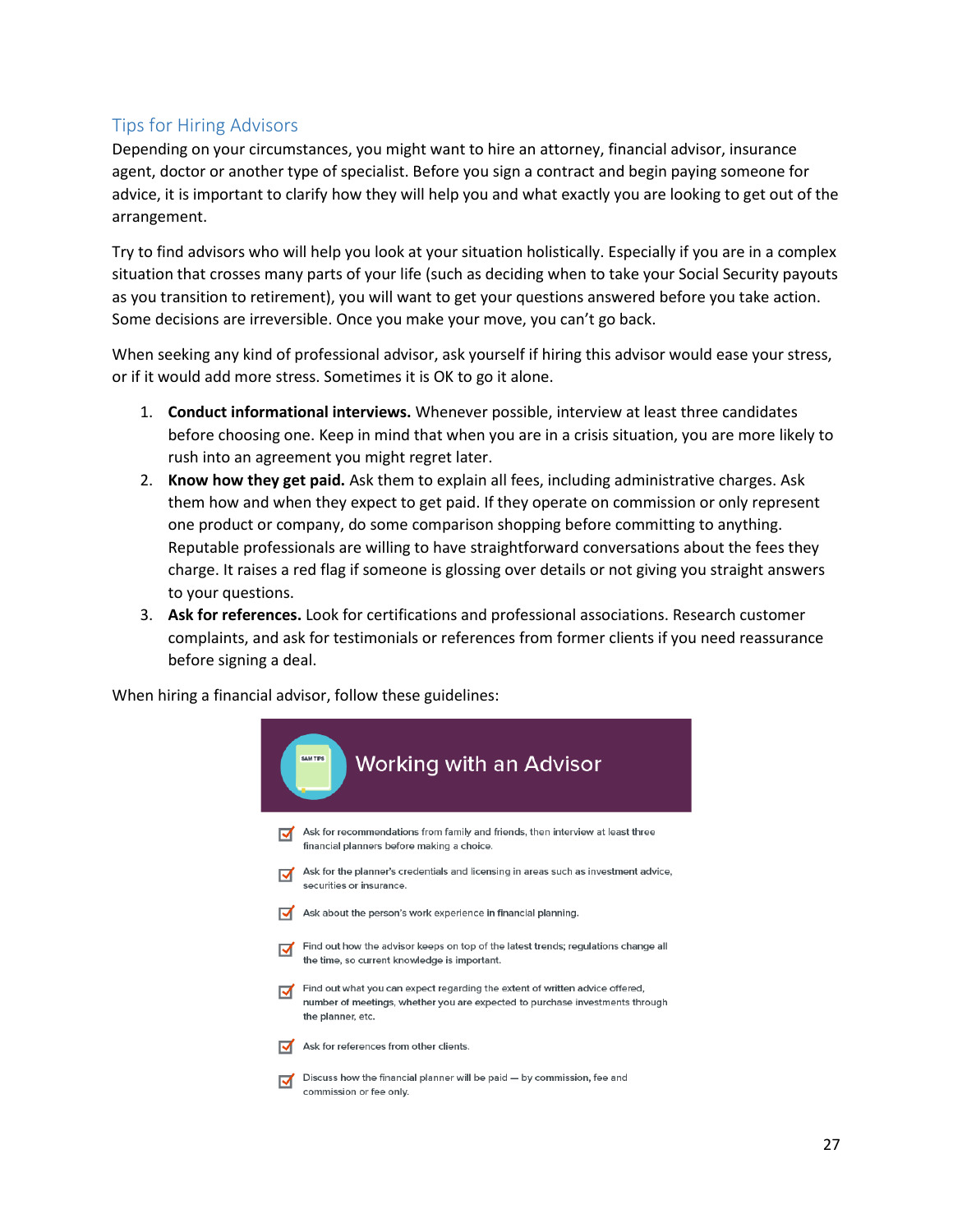## Build Your Support Network

Look over this list of people, services and professional advisors on this **worksheet**. Put an 'x' to mark whether you need this support now or in the future.

| Type of Support / Advisor               | I need    | I will need  | I do not  |
|-----------------------------------------|-----------|--------------|-----------|
|                                         | this help | this help in | need this |
|                                         | now       | the future   | support   |
| Emergency recovery (food, shelter)      |           |              |           |
| Attorney / legal advice                 |           |              |           |
| Tax expert                              |           |              |           |
| Doctor / general                        |           |              |           |
| Doctor / specialist                     |           |              |           |
| Nurse / long-term care                  |           |              |           |
| Hospice / end-of-life care              |           |              |           |
| Physical therapy                        |           |              |           |
| Rehabilitation therapy                  |           |              |           |
| Psychiatrist / psychologist / counselor |           |              |           |
| Support group                           |           |              |           |
| Consumer rights advocate                |           |              |           |
| Insurance agent                         |           |              |           |
| Financial advisor                       |           |              |           |
| Investment broker                       |           |              |           |
| Career counselor                        |           |              |           |
| Headhunter / job services               |           |              |           |
| Relationship counselor                  |           |              |           |
| Mediator                                |           |              |           |
| <b>Birthing center</b>                  |           |              |           |
| Child care                              |           |              |           |
| Elder care                              |           |              |           |
| Pet care / boarding                     |           |              |           |
| Mortgage broker                         |           |              |           |
| Real estate agent                       |           |              |           |
| Apartment finder                        |           |              |           |
| Interior designer                       |           |              |           |
| Contractor / construction               |           |              |           |
| Handyman / home repairs                 |           |              |           |
| Auto mechanic                           |           |              |           |
| Electrician                             |           |              |           |
| Plumber                                 |           |              |           |
| Other:                                  |           |              |           |
| Other:                                  |           |              |           |
| Other:                                  |           |              |           |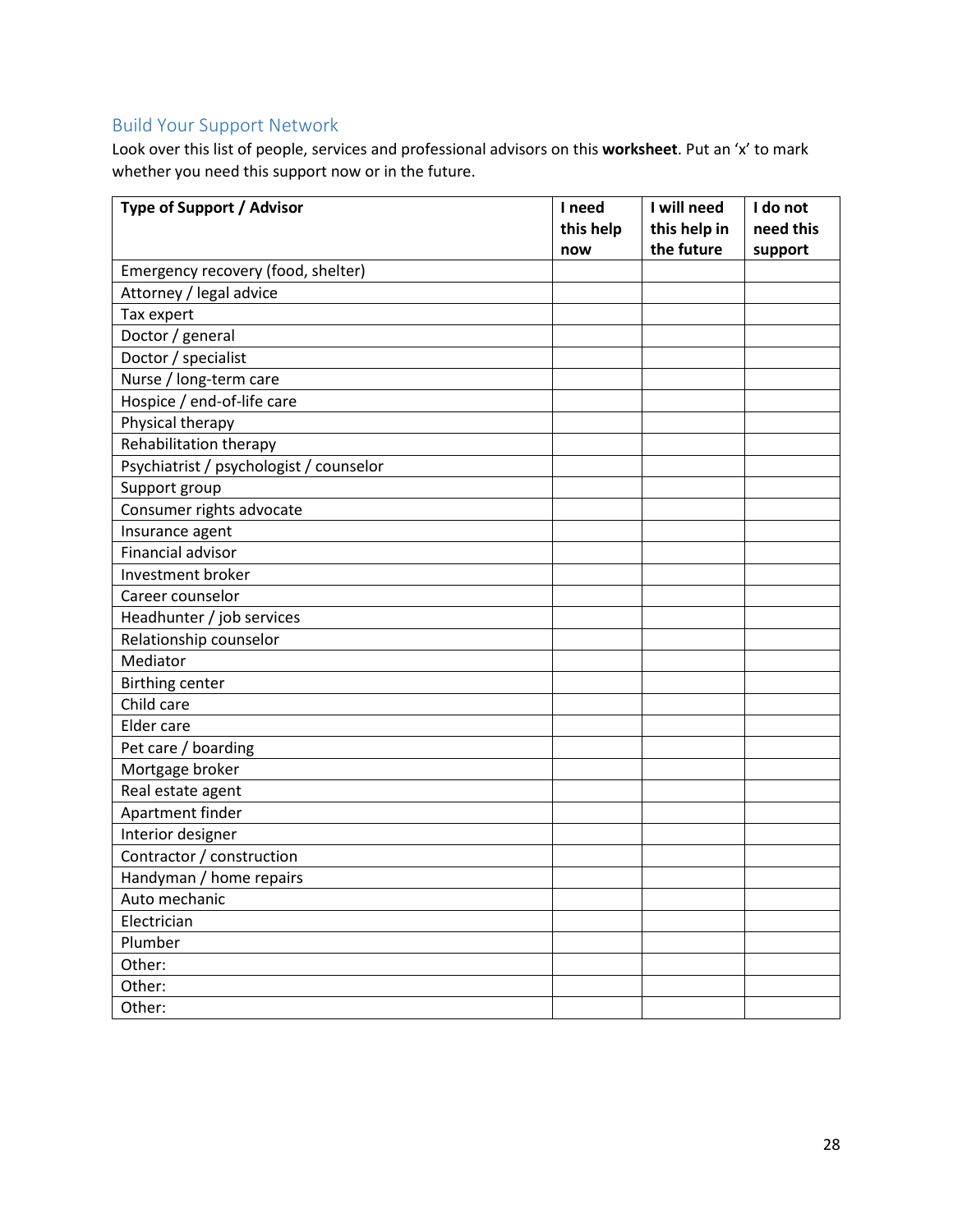## <span id="page-28-0"></span>The Power of No

Life's transitions occur in many forms and come about any time – sometimes when we are least prepared for them. The decisions you make throughout a transition can have lasting impacts, so it's important to take time to weigh consequences before making a final decision.

The problem is, often a lot of pressure, stress and chaos surrounds major events. How you and those who depend on you fare depends on your decisionmaking habits.

- 1. **Make sure you ask all your questions (even if you don't get all the answers).** Seek help from knowledgeable experts such as doctors, lawyers and financial advisors. Don't be afraid to get second and third opinions.
- 2. **Make space for your decisions.** Find a quiet place to reflect on the situation, who it affects and what you want to achieve.
- 3. **Listen to yourself first**. Others will want to give you advice, and it may be helpful. But your belief system, your values and your priorities need to drive your decisions. [SAM's LifeValues quiz](https://www.smartaboutmoney.org/Tools/LifeValues-Quiz) can help you reconnect with your values for financial decision-making.
- 4. **Put your needs and those of your dependents ahead of others.** Remember, you need to be your own advocate in times of change.
- 5. **Keep your eye on the big picture.** Refer to your list of deal breakers, must haves and nice to haves. Don't get caught up in smaller details in the nice to haves category.
- 6. **Recognize if and when you need to take action.** Sometimes taking no action at all is the best way to handle a situation. Getting caught up in drama is easy, but doing nothing may be best if the situation really doesn't carry major consequences for you or those who depend on you.

### Saying No

Saying no can make you feel guilty, but saying yes to requests that don't align to your values and financial priorities can lead to feeling obligated, resentful or even distrustful. It's OK to say no to someone who thinks he or she is trying to help you. If you don't need or want the help, no is a good answer. Developing your skills is important for those occasions when "no" either buys you time or is simply the correct answer.

Enhance your "no" skills by:

- Realizing that you have a right to set comfortable boundaries for yourself.
- Making the requestor feel heard by explaining truthfully why you are saying no. You don't have to apologize for how you feel.
- Repeating your "no" if it isn't heard the first time.
- Realizing that "no" is a clear and precise answer, whereas phrases like "let me think about it" is ambiguous.

NO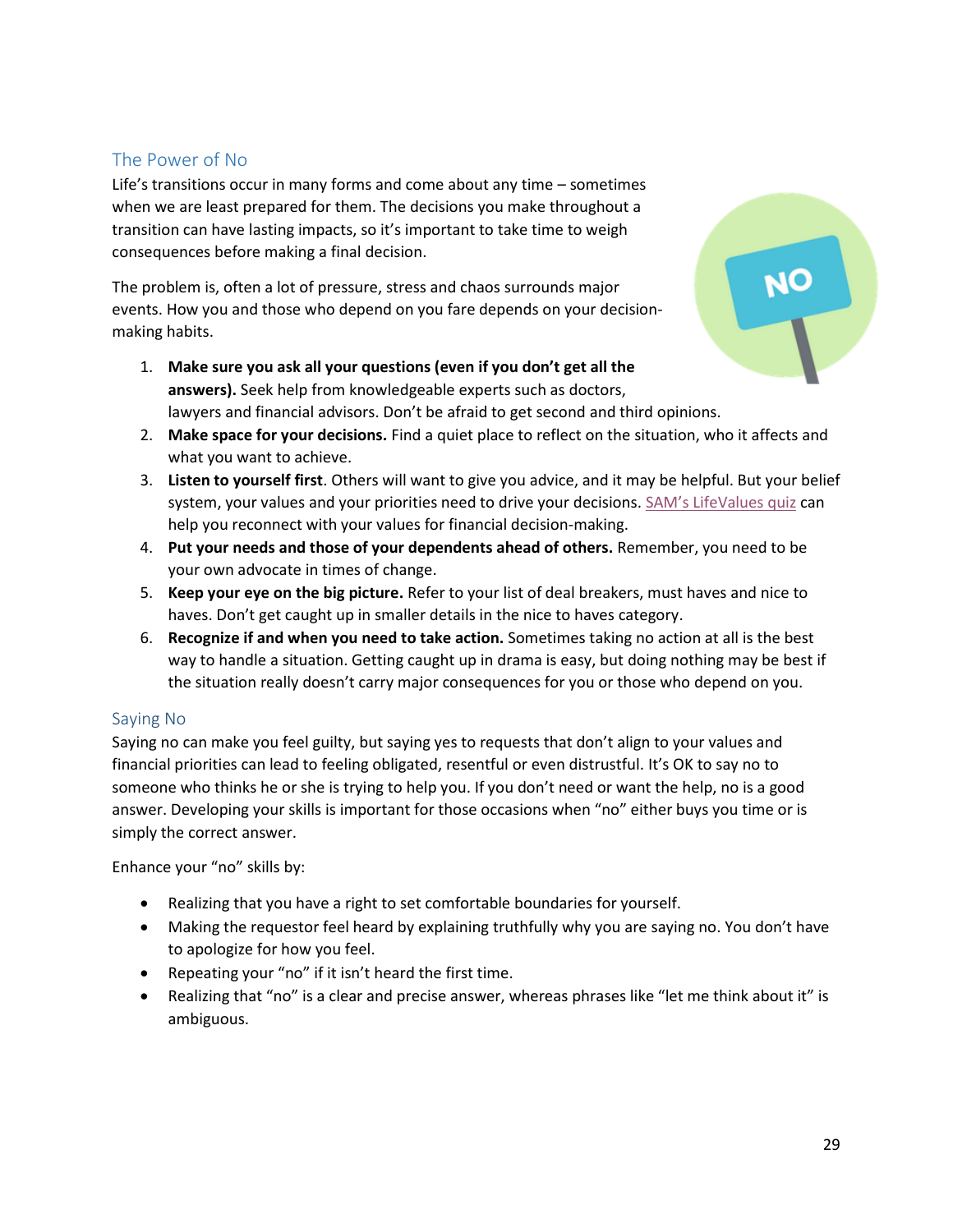## <span id="page-29-0"></span>Scan Your Past

When facing a crisis, it is important to take stock of your internal well-being, and to be tender with yourself. You will be able to make the most beneficial decisions when you feel calm and when you are thinking clearly.

You have faced challenges and overcome obstacles before. When you find yourself in a state of flux due to a major event, think about what has helped in the past.

- How have you overcome other life challenges (family, social, financial, professional)?
- Have you previously sought help from an organization or a person?
- When was a time when you felt that a situation turned out for the best? What was the key to success in that situation?
- Who is your role model in handling challenges? What qualities do they possess in times of crisis that you admire? Are they patient? Do they stand up for themselves? Do they have good boundaries?
- Think of a time when a situation you worried about turned out better than expected. If you had known the outcome from the beginning, would you have spent less time worrying? How would you act differently if you knew that your current situation would all turn out for the best in the end?

Honestly thinking through these types of questions and scenarios can help narrow down potential actions as you plot your course through your current life transition.

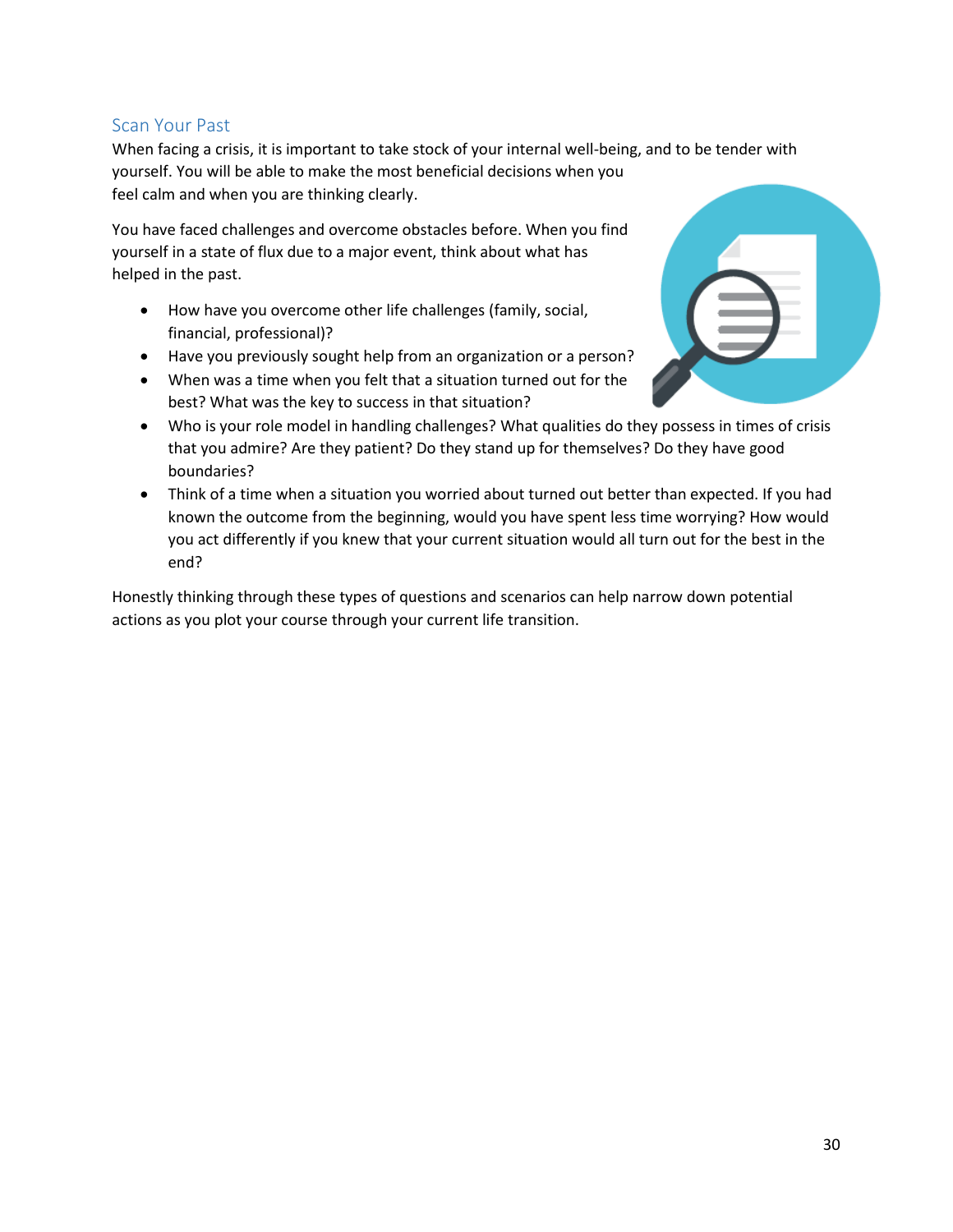## <span id="page-30-0"></span>List Unanswered Questions

Often life transitions are stressful because we don't know what to expect. It can help to hear about others' experiences, but everyone's circumstances are unique, so the chances are slim that you will find someone who has been through your exact situation.

Add to this the emotional charge of a crisis and your mind could be a mess of tangled thoughts and fears.



Once you have taken the time to process your emotions, identified your self-talk and inventoried your resources, you can get down to the raw facts. What do you need to know to move forward?

Start by making a list of all your unanswered questions. There is nothing off limits. You do not have to share this list with anyone unless (or until) you are ready. You might have categories of questions legal, medical, financial, personal — so don't expect to have all the answers right now.

| What don't you understand?                                              |
|-------------------------------------------------------------------------|
|                                                                         |
|                                                                         |
| What don't you know?                                                    |
|                                                                         |
|                                                                         |
|                                                                         |
| What have you assumed (but not confirmed)?                              |
|                                                                         |
|                                                                         |
| What would help you feel more comfortable?                              |
|                                                                         |
| What would ease your fears?                                             |
|                                                                         |
|                                                                         |
| What specifically do you want others in your life to do to support you? |
|                                                                         |
|                                                                         |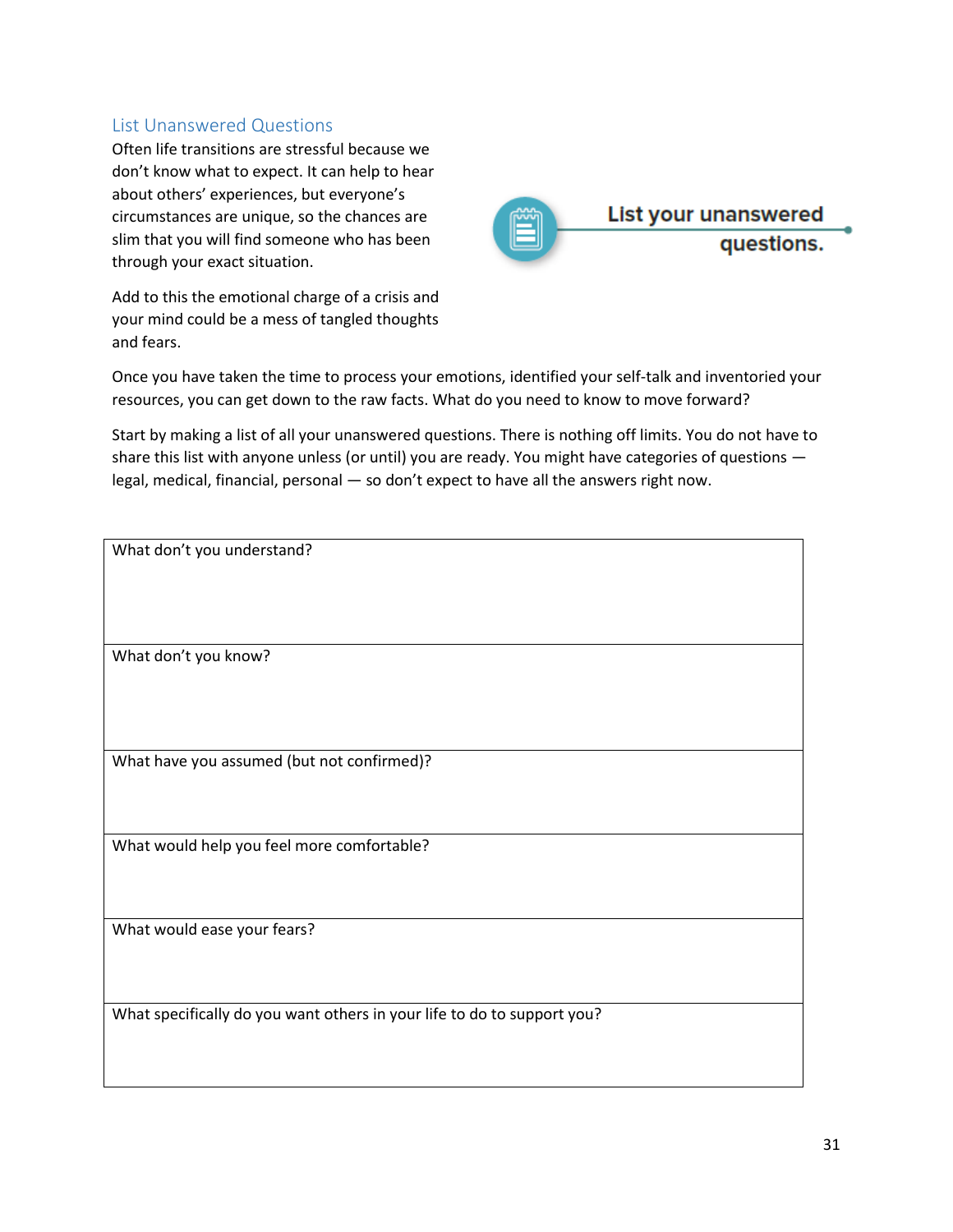### <span id="page-31-0"></span>Identify Barriers

So far this course has focused mostly on your thoughts, feelings and behaviors, but in many life transitions, you will face outside challenges and real barriers.

Once you have clarity about your own perspective, it's time to assess the obstacles in front of you using the strategies from earlier in **Identify barriers.** 



What is in your control? What Is out of your control?

this course. When you can face these circumstances clearly, you can start to make a plan to take intentional action.

With any obstacle, ask yourself, is this something I have control over? For the things you can't control, you might benefit from letting go of the thought and stopping the worry, at least for the moment.

• **Financial Barriers**

The first step to any money challenge is to get very specific about how much you need. It might be hard to get started, but just the act of writing down all your projected expenses can start to make it feel more manageable. Know your numbers. Write it all down. Then you can start to problem-solve how to tackle it.

### • **Relationship barriers**

If you see a particular person or group of people as an obstacle, first separate your observations from your interpretations. Take time to identify exact words, actions and inactions. Resist the urge to blame or judge them. Even if you truly are a victim of injustice, your case will be stronger if you can present it clearly, with evidence, and without bias or emotion. When you're ready, you might talk to the other party on your own, or enlist an objective third party (such as a mediator or trusted friend or family member). It is crucial that any outside person be neutral and that both you and the other person/people trust them to mediate.

### • **Personal barriers**

Sometimes you might need help managing your own inner resources in times of change. If your emotions or thoughts feel out of your control, then you must care for yourself before attempting to move forward. If you need help and you don't know where to turn, call 2-1-1 to find local resources in your area or call someone you trust. No matter what you are going through, you do not have to do it alone — especially if you are scared or in extreme emotional pain.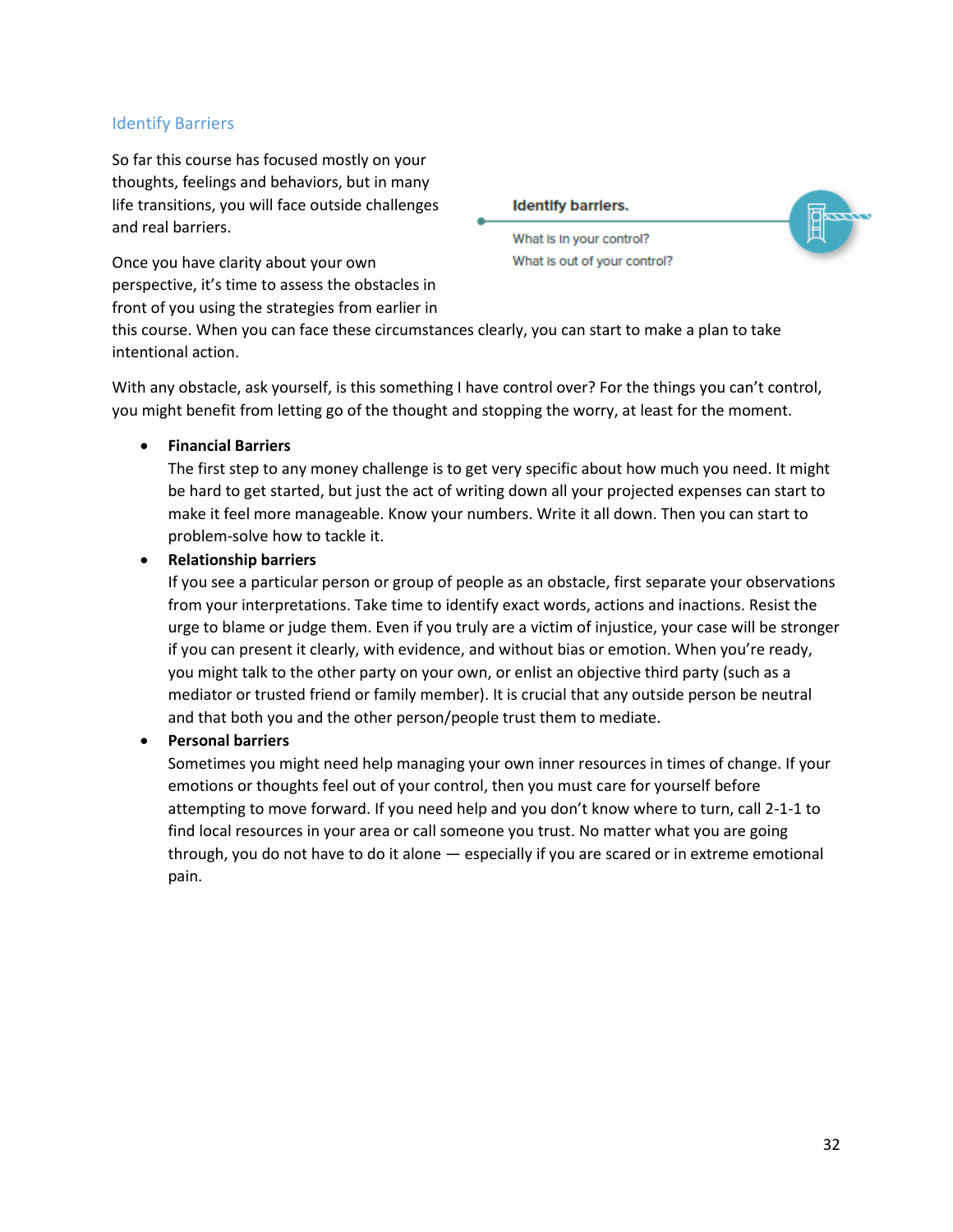### <span id="page-32-0"></span>Get into Motion

Whether you see them coming or not, you need a way to move forward when changes occur in your life. When you are ready to take action, try these steps:

- 1. Focus on your must-haves first, especially when it comes to safety or reducing financial impacts.
- 2. Access any resources that can help you navigate the change immediately.
- 3. Be flexible and open your mind to alternative solutions.

You may find common actions or resources that can be used in almost any event. Look for these and make note of the most applicable ones for future life events and transitions.



### <span id="page-32-1"></span>Use the DECIDE Steps

Before making any final decisions, use these guidelines to determine your options, narrow down your choices and evaluate the end result:

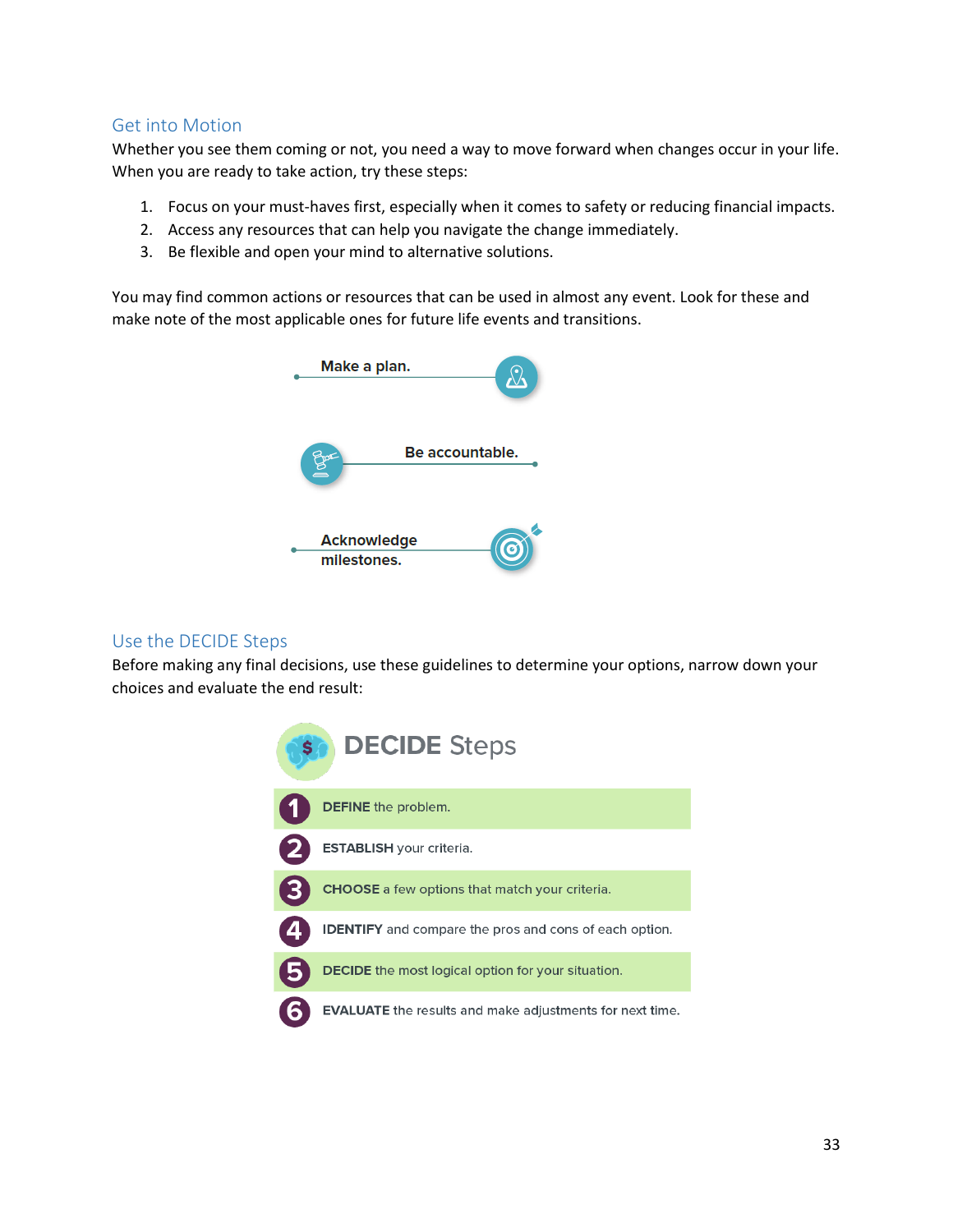### <span id="page-33-0"></span>Set Your Goals

Goals help manage transitions; however, the changing nature of an event might mean your goal setting is shorter in its term. If you were facing homelessness, for example, your immediate goal may be to secure a place to safely stay for the next few nights while you look for help from local resources. Even if your long-term goal is to have a home, you may need to focus on several shorter goals in the near-term.

### Hold Yourself Accountable

It's important not only to have goals, but also to measure your progress toward them. Your goals might be very short term or you may be working on several

goals at once. Evaluating your progress will keep you focused on what you need to address next.

Here are some ideas for checking in with your progress:

- 1. What is the first step you have to take, the second, the third, etc. How will it look when you are finished with that step? What reward will you give yourself when you finish each step?
- 2. How will you monitor your progress toward longer term goals? What evidence will you have of this progress?
- 3. What will you do if you have a setback? Will you make adjustments, and who can help you make them?
- 4. Who else might help you stay on track?

Start small and build on your successes. Let go of guilt or regret over setbacks. Every day is a new opportunity to start again. Even if all you can accomplish today is a 10-minute internet search or a single phone call, that is progress. Use this **Worksheet** to hold yourself accountable.

|                                            | Who Can Help Me           | <b>What's My Back-</b>  | <b>How Will I</b>    |
|--------------------------------------------|---------------------------|-------------------------|----------------------|
|                                            | <b>Keep Track of This</b> | <b>Up Plan for This</b> | Celebrate            |
|                                            | Goal?                     | Goal?                   | <b>Reaching This</b> |
|                                            |                           |                         | Goal?                |
| What can I do today?                       |                           |                         |                      |
| What can I do this week?                   |                           |                         |                      |
| What can I do next week?                   |                           |                         |                      |
| What can I do this month?                  |                           |                         |                      |
| What can I do in the next three<br>months? |                           |                         |                      |
| What can I do in the next six<br>months?   |                           |                         |                      |
| What can I do in the next year?            |                           |                         |                      |

GOAL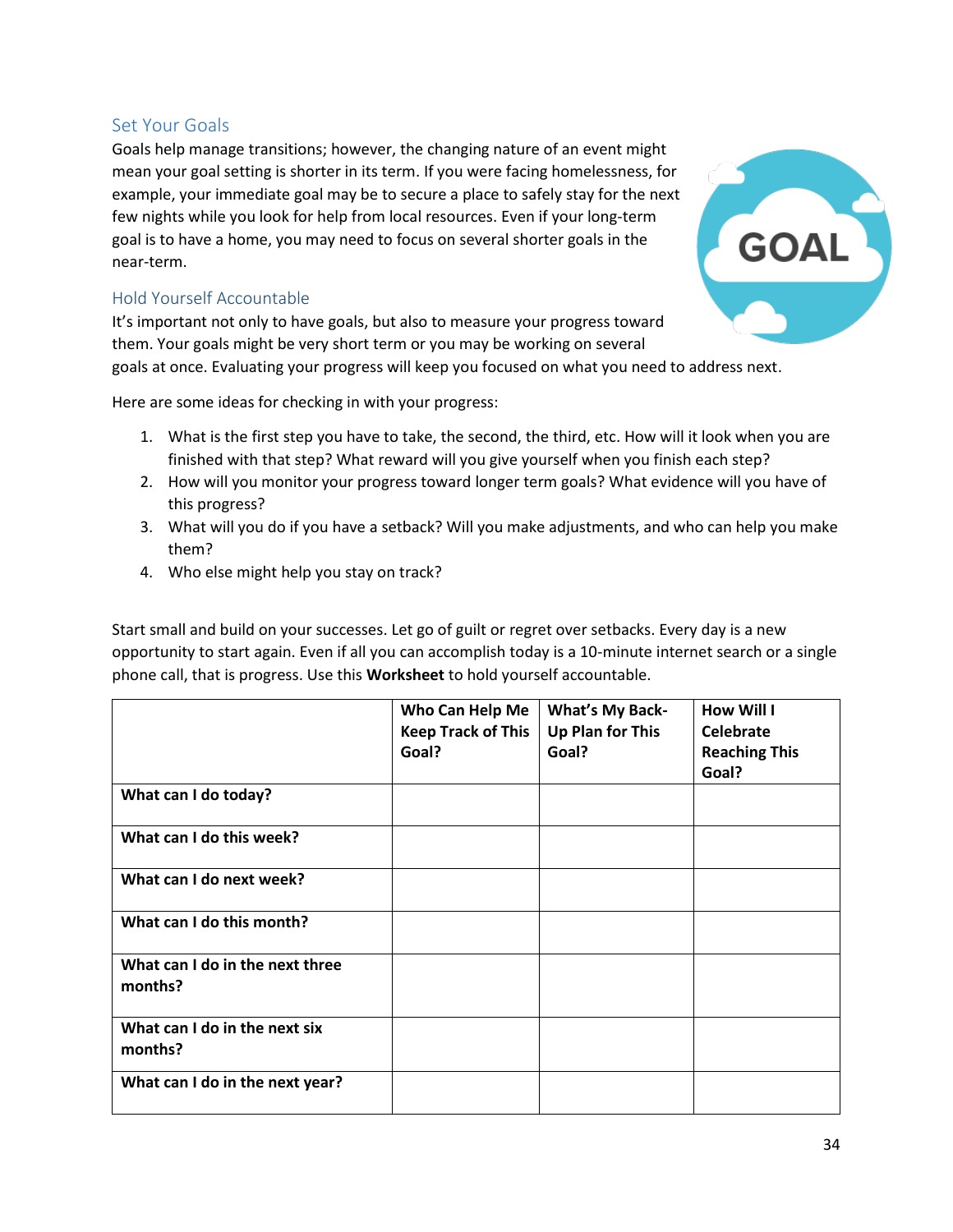## <span id="page-34-0"></span>Acknowledge Milestones and Victories

Just as you celebrate age-related milestones, it's important to recognize achievements during a major life event. Especially when the individual achievements seem small, like researching a financial advisor and making an appointment, it is important to acknowledge the progress you are making. Use these questions to help spur ideas:

- What reward will you give yourself to celebrate reaching milestones?
- Who will you tell?
- What will you set your sights on next?

Regardless of what you are going through, it is important to recognize that circumstances are constantly changing. Be gentle with yourself, ask for help and celebrate even the small victories along the way.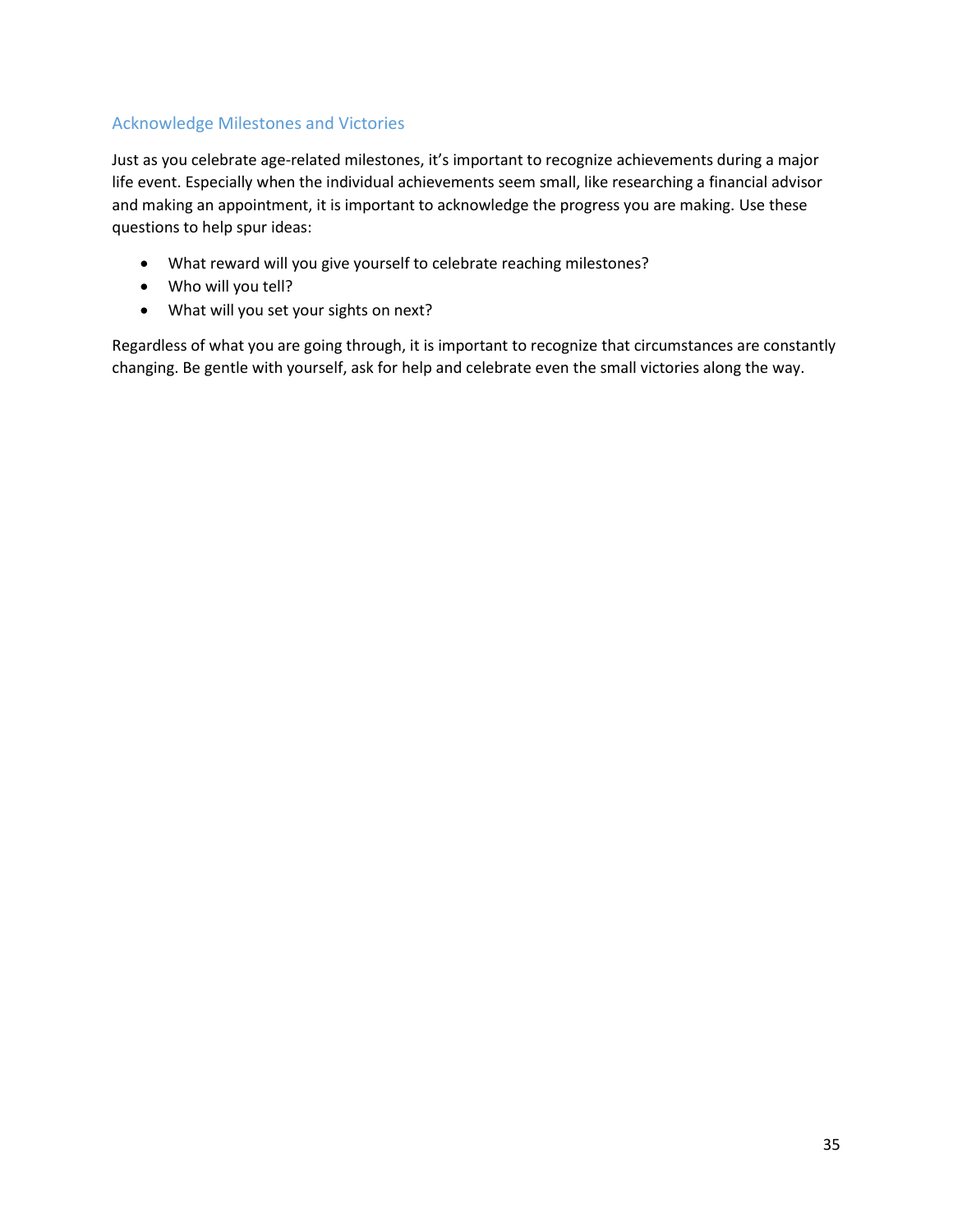# <span id="page-35-0"></span>Section 5: Conclusion

### **General Resources**

- SAM'[s LifeValues Quiz](https://www.smartaboutmoney.org/Tools/LifeValues-Quiz)
- **Nonviolent Communication Resources**

To learn more about managing thoughts, feelings and beliefs, research terms such as *nonviolent communication*, *compassionate communication*, and *active listening*.

### **Adoption, Birth or Family Member Addition**

• Social Security [Administration "Social](https://www.ssa.gov/pubs/EN-05-10023.pdf) Security Numbers for Children"

### **Aging, Illness, Disability and Death**

- [AARP "What to Do When a Loved One Dies"](http://www.aarp.org/home-family/friends-family/info-06-2012/when-loved-one-dies-checklist.html)
- Centers for Disease Control "C[hronic Disease Prevention and Health Promotion](https://www.cdc.gov/chronicdisease/index.htm)"
- [Consumer Financial Protection Bureau](https://www.consumerfinance.gov/older-americans/) "Information for Older Americans"
- [Equal Employment Opportunity Commission "Facts about the Americans with Disabilities Act"](https://www.eeoc.gov/facts/fs-ada.html)
- [LongTermCare.gov](http://www.longtermcare.gov/)
- MedlinePlus "[Coping with Chronic Illness](https://medlineplus.gov/copingwithchronicillness.html)"
- [National Caregivers Library "](http://www.caregiverslibrary.org/caregivers-resources/grp-end-of-life-issues.aspx)[End of Life Issues"](http://www.caregiverslibrary.org/caregivers-resources/grp-end-of-life-issues.aspx)
- National Institutes of Health "[Talking to Your Doctor](https://www.nih.gov/institutes-nih/nih-office-director/office-communications-public-liaison/clear-communication/talking-your-doctor)"
- [Social Security Administration "Benefits for People with Disabilities"](https://www.ssa.gov/disability/)
- [Social Security Administration "Disability Benefits"](https://www.ssa.gov/pubs/EN-05-10029.pdf)
- Social Security Administration "[Retirement Planner: Plan For Your](https://www.ssa.gov/planners/retire/index.html) Retirement"
- [U.S. Social Security Administration "Survivors Benefits"](https://www.ssa.gov/pubs/EN-05-10084.pdf)
- [U.S. Department of Health and Human Services "Mourning the Death of a Spouse"](https://www.nia.nih.gov/health/publication/mourning-death-spouse)
- [U.S. Department of Labor "What You Should Know About Your Retirement Plan"](https://www.dol.gov/sites/default/files/ebsa/about-ebsa/our-activities/resource-center/publications/what-you-should-know-about-your-retirement-plan.pdf)
- U.S. Depa[rtment of Labor "Disability Resources"](https://www.dol.gov/odep/topics/disability.htm)
- [U.S. National Library of Medicine](https://medlineplus.gov/bereavement.html) ["Bereavement"](https://medlineplus.gov/bereavement.html)
- [U.S. Office of Personnel Management "My Annuity and Benefits"](https://www.opm.gov/retirement-services/my-annuity-and-benefits/life-events/death/death-of-spouse/)
- [VeryWell "Survivor's Checklist After Death"](https://www.verywell.com/survivors-checklist-after-death-1132601)

### **Natural Disasters**

- [American Red Cross](http://www.redcross.org/get-help) "Get Help"
- [Department of Homeland Security "R](https://www.ready.gov/)eady.gov"
- [Federal Emergency Management Agency](https://www.fema.gov/disasters) "Disaster Declarations"
- [Internal Revenue Service "Deducting Casual](https://www.irs.gov/credits-deductions/individuals/deducting-casualty-disaster-theft-losses)ty, Disaster and Theft Losses at a Glance"
- [University of Minnesota "Recovery After Disaster: The Family Financial Toolkit"](http://www.extension.umn.edu/family/disaster-recovery/moving-towards-recovery/recovery-after-disaster/)

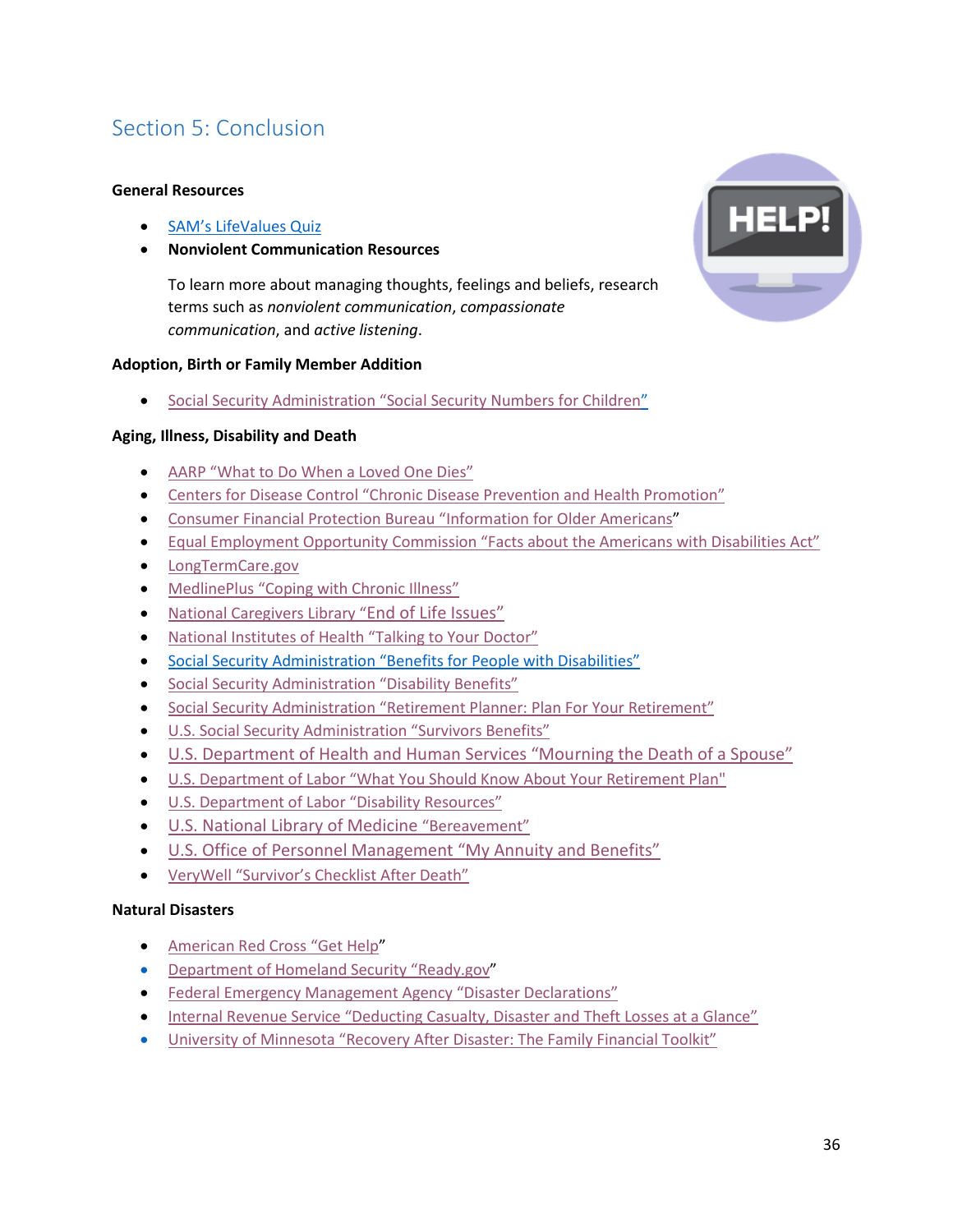### **Divorce**

- [Federal Planning Association "C](http://www.plannersearch.org/)reate Your Financial Future"
- Institute for Divorce Financial Analysts "L[earning Center: Basics of Divorce, Financial Issues of](https://www.institutedfa.com/learning-center/)  [Divorce, Working with a CDFA, Tax Issues of Divorce](https://www.institutedfa.com/learning-center/)"
- [Medline Plus "](https://medlineplus.gov/divorce.html)Divorce"

### **Family and Money**

- [AARP "Should You Give Your Kids a Mortgage?"](http://www.aarp.org/money/credit-loans-debt/info-08-2013/giving-your-kids-a-mortgage.html)
- [AARP "The Bank of Mom and Dad"](http://www.aarp.org/money/budgeting-saving/info-2016/bank-of-mom-and-dad.html)
- [Internal Revenue Service "Frequently Asked Questions on Gift Taxes"](https://www.irs.gov/businesses/small-businesses-self-employed/frequently-asked-questions-on-gift-taxes)

### **Fraud, Identity Theft and Scams**

- [AnnualCreditReport.com](http://www.annualcreditreport.com/)
- [Equifax.com](http://www.equifax.com/)
- [Experian.com](http://www.experian.com/)
- Federal Deposit Insu[rance Company \(FDIC\) "Money Smart for Older Adults"](https://www.fdic.gov/consumers/consumer/moneysmart/OlderAdult.html)
- [Financial Industry Regulatory Authority \(FINRA\)](http://www.finra.org/investors/protect-your-money) "Protect Your Money"
- [FINRA Broker Check](http://brokercheck.finra.org/)
- [IdentityTheft.gov](https://identitytheft.gov/)
- [Social Security Administrati](https://www.ssa.gov/myaccount/)on "My Social Security Account"
- [TransUnion.com](http://www.transunion.com/)

### **Housing**

- [Center for Responsible Lendin](http://www.responsiblelending.org/)g "Mortgage Lending"
- [Consumer Financial Protection Bureau \(](https://www.consumerfinance.gov/)click Consumer Education)
- [Federal Deposit Insurance Corporation](https://www.fdic.gov/consumers/assistance/protection/mortgages.html) "consumer Protection Topics Mortgages"
- [Homeownership Preservation Foundation](http://www.995hope.org/)
- [U.S. Department of Housing and Urban Development \(HUD\)](https://portal.hud.gov/hudportal/HUD)